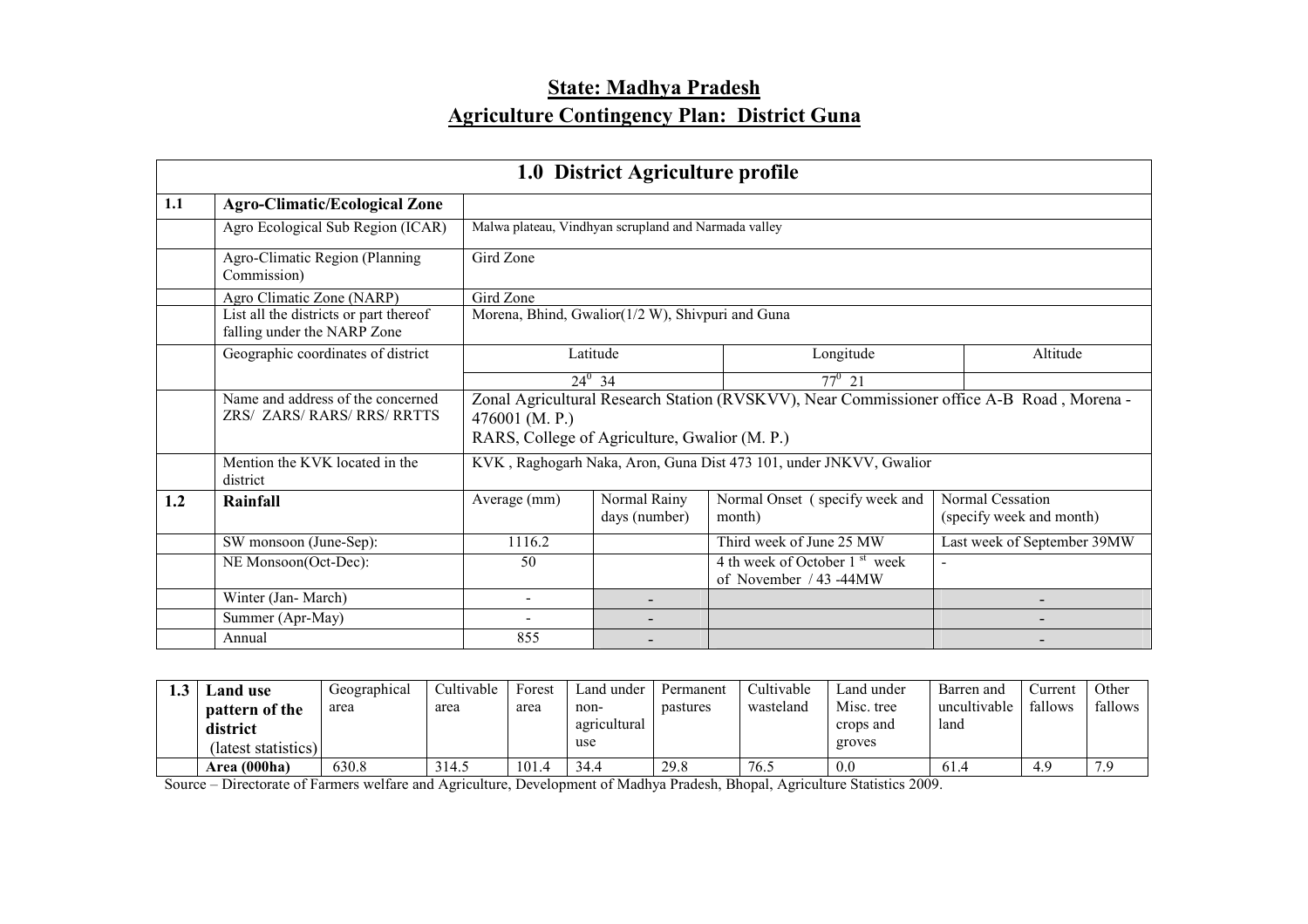| 1.4 | <b>Major Soils</b>           | Area $('000 ha)$ | $\frac{0}{0}$           |  |
|-----|------------------------------|------------------|-------------------------|--|
|     | 1. Shallow Soils             | 638.20           | 57.79                   |  |
|     | 2. Medium deep Soils         | 54.20            | 4.92                    |  |
|     | 3. Deep Soil                 | 411.40           | 37 29                   |  |
| 1.5 | <b>Agricultural land use</b> | Area $('000 ha)$ | Cropping intensity $\%$ |  |
|     | Net sown area                | 314.5            |                         |  |
|     | Area sown more than once     | 111.9            |                         |  |
|     | Gross cropped area           | 426.4            | 136%                    |  |

| 1.6 | Irrigation                                                                                                    | Area (000ha)             | Percent $(\% )$ |                  |
|-----|---------------------------------------------------------------------------------------------------------------|--------------------------|-----------------|------------------|
|     | Net irrigated area                                                                                            | 147.8                    |                 |                  |
|     | Gross irrigated area                                                                                          | 148.0                    | 47              |                  |
|     | Rainfed area                                                                                                  | 166.5                    | 53              |                  |
|     | Sources of Irrigation                                                                                         | Number                   | Area (000ha)    | $%$ area         |
|     | Canals                                                                                                        | 22                       | 19.9            | 13.4             |
|     | Tanks                                                                                                         | 32                       | 4.5             | 3.04             |
|     | Open wells                                                                                                    | 24646                    | 40.1            | 27.1             |
|     | Bore wells                                                                                                    | 8561                     | 56.9            | 38.4             |
|     | Lift irrigation                                                                                               |                          |                 |                  |
|     | other Sources                                                                                                 | $\overline{\phantom{a}}$ | 26.8            | 18.1             |
|     | Total                                                                                                         |                          | 148.0           |                  |
|     | Pumpsets                                                                                                      |                          |                 |                  |
|     | $Micro - irrigation$                                                                                          |                          |                 |                  |
|     | Groundwater availability and use                                                                              | No. of blocks            | $%$ area        | Quality of water |
|     | Cover exploited                                                                                               |                          |                 |                  |
|     | Critical                                                                                                      |                          |                 |                  |
|     | Semi - critical                                                                                               |                          |                 |                  |
|     | Safe                                                                                                          |                          | 54%             |                  |
|     | Wastewater availability and use                                                                               |                          |                 |                  |
|     | *over-exploited: groundwater utilization > 100%; critical: $90-100\%$ ; semi-critical: $70-90\%$ ; safe: <70% |                          |                 |                  |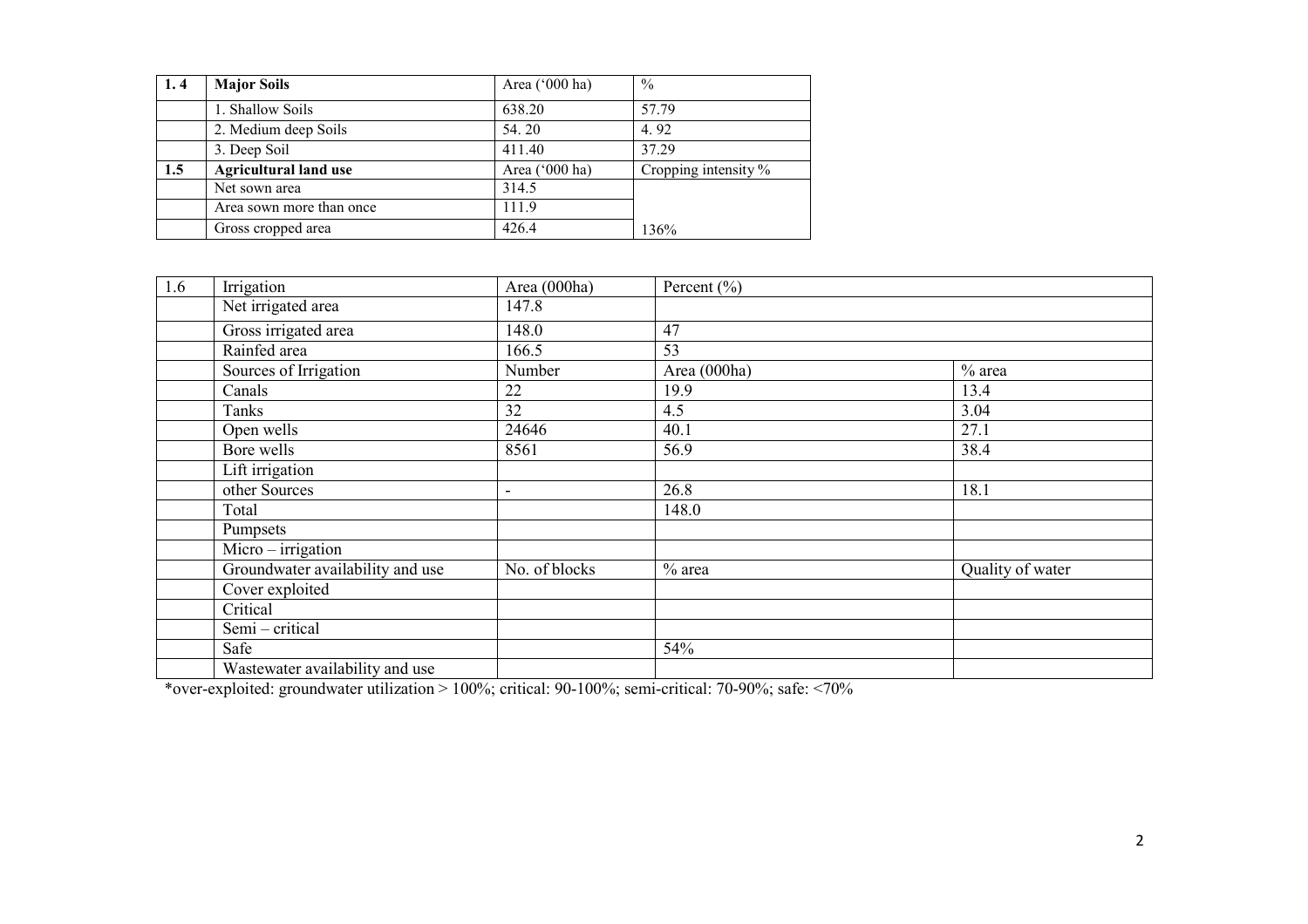#### Area under major field crops & horticulture etc.

| 1.7 |                         | <b>Major Field Crops Cultivated</b> | Area ('000ha)    |               |                  |           |               |              |
|-----|-------------------------|-------------------------------------|------------------|---------------|------------------|-----------|---------------|--------------|
|     |                         |                                     |                  | <b>Kharif</b> |                  | Rabi      | <b>Summer</b> | <b>Total</b> |
|     |                         | Kharif                              | <b>Irrigated</b> | Rainfed       | <b>Irrigated</b> | Rainfed   |               |              |
|     | $\mathbf{1}$            | Soybean                             |                  | 182.6         |                  |           |               |              |
|     | $\sqrt{2}$              | Blackgram                           |                  | 4.7           |                  |           |               |              |
|     | $\overline{\mathbf{3}}$ | Maize                               |                  | 14.6          |                  |           |               |              |
|     | $\overline{4}$          | Jowar                               |                  | 8.1           |                  |           |               |              |
|     | 5                       | Greengram                           |                  | 2.4           |                  |           |               |              |
|     |                         | Rabi                                |                  |               |                  |           |               |              |
|     | 1                       | Wheat                               |                  |               |                  | 91.8      |               |              |
|     | $\overline{2}$          | Gram                                |                  |               |                  | 83.7      |               |              |
|     | $\overline{\mathbf{3}}$ | Lentil                              |                  |               |                  | 1.6       |               |              |
|     | $\overline{4}$          | Mustard                             |                  |               |                  | 11.2      |               |              |
|     | $\overline{5}$          | Coriander                           |                  |               |                  | 0.7       |               |              |
|     |                         | <b>Horticulture Crops - Fruits</b>  |                  | Total area    |                  | Irrigated | Rainfed       |              |
|     |                         | Fruits                              |                  |               |                  |           |               |              |
|     | -1                      | <b>Mango</b>                        |                  | 0.260         |                  |           |               |              |
|     | $\overline{2}$          | Guava                               |                  | 0.410         |                  |           |               |              |
|     |                         | <b>Horticultural Crops-</b>         |                  | Total area    |                  | Irrigated | Rainfed       |              |
|     |                         | <b>Vegetables</b>                   |                  |               |                  |           |               |              |
|     | $\mathbf{1}$            | Potato                              |                  | 0.285         |                  |           |               |              |
|     | $\overline{2}$          | Tomato                              |                  | 0.472         |                  |           |               |              |
|     | $\overline{\mathbf{3}}$ | Onion                               |                  | 0.103         |                  |           |               |              |
|     |                         | Horticulture crops - Spices         |                  | Total area    |                  | Irrigated | Rainfed       |              |
|     | $\mathbf{1}$            | <b>Chilly</b>                       |                  | 0.640         |                  |           |               |              |
|     | $\overline{c}$          | Coriander                           |                  | 56.094        |                  |           |               |              |
|     | $\overline{\mathbf{3}}$ | Garlic                              |                  | 0.161         |                  |           |               |              |
|     | $\overline{4}$          | <b>Ginger</b>                       |                  | 0.148         |                  |           |               |              |
|     |                         | <b>Medicinal and Aromatic crops</b> |                  | 1.363         |                  |           |               |              |
|     | $\mathbf{1}$            | Ashwagandha                         |                  | 0.148         |                  |           |               |              |
|     | $\overline{2}$          | <b>Basil</b>                        |                  | 0.140         |                  |           |               |              |
|     |                         | <b>Plantation crops</b>             |                  | Total area    |                  | Irrigated | Rainfed       |              |
|     | 1                       | Mari gold                           |                  | 0.040         |                  |           |               |              |
|     |                         | <b>Fodder Crops</b>                 |                  | Total area    |                  | Irrigated |               | Rainfed      |
|     |                         | Grazing land                        |                  |               |                  |           |               |              |
|     |                         | Sericulture etc.                    |                  |               |                  |           |               |              |
|     |                         | Other (Specify)                     |                  |               |                  |           |               |              |

\*If break-up data (irrigated, rainfed) is not available, give total area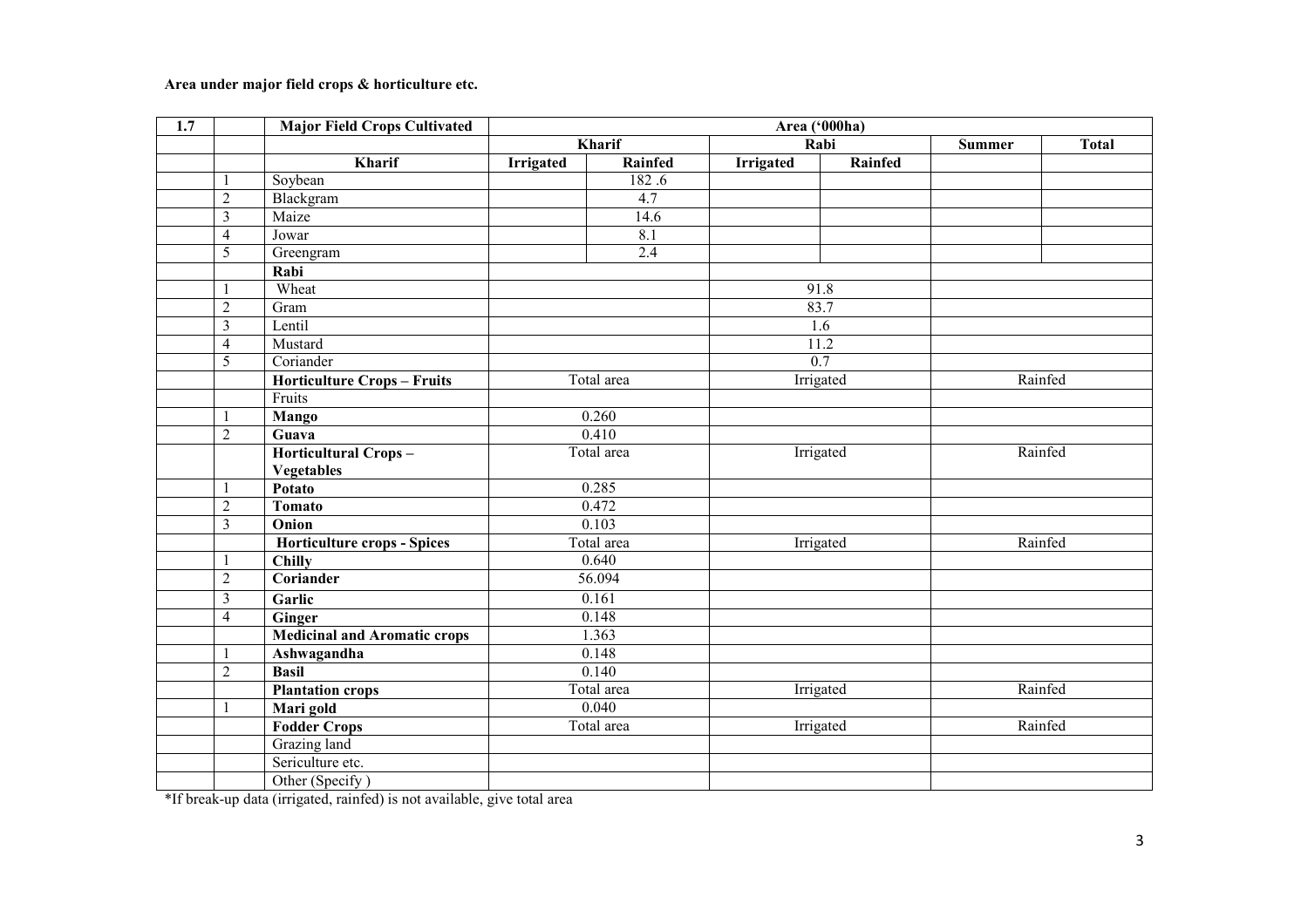| 1.8  | Livestock                     | <b>Number ('000)</b> |              |                    |
|------|-------------------------------|----------------------|--------------|--------------------|
|      | Cattle                        | 342.4                |              |                    |
|      | Buffaloes total               | 174.1                |              |                    |
|      | Commercial dairy farms        |                      |              |                    |
|      | Goat                          | 118.5                |              |                    |
|      | Sheep                         | 1.3                  |              |                    |
|      | Others (Camel, Pig, Yak etc.) | 8.0                  |              |                    |
| 1.9  | <b>Poultry</b>                |                      |              |                    |
|      | Commercial                    |                      |              |                    |
|      | Backyard                      |                      |              |                    |
| 1.10 | <b>Fisheries</b>              | Area (ha)            | Yield (t/ha) | Production (tones) |
|      | Brackish water                |                      |              |                    |
|      | Fresh water                   |                      |              |                    |
|      | Others                        |                      |              |                    |

| 1.11   | <b>Production and</b>                                                               | <b>Kharif</b>          |                         |                        | Rabi                    |                        | <b>Summer</b>                  | <b>Total</b>                  |                         |
|--------|-------------------------------------------------------------------------------------|------------------------|-------------------------|------------------------|-------------------------|------------------------|--------------------------------|-------------------------------|-------------------------|
|        | <b>Productivity of</b><br>major crops<br>(Average of last 3<br>years: 2006, 07, 08) | Production<br>('000 t) | Productivity<br>(kg/ha) | Production<br>('000 t) | Productivity<br>(kg/ha) | Production<br>('000 t) | <b>Productivity</b><br>(kg/ha) | <b>Production</b><br>('000 t) | Productivity<br>(kg/ha) |
| Crop 1 | Soybean                                                                             | 193.2                  | 1058                    |                        |                         |                        |                                |                               |                         |
| Crop 2 | Black gram                                                                          | 2.4                    | 501                     |                        |                         |                        |                                |                               |                         |
| Crop 3 | Greengram                                                                           | 1.1                    | 464                     |                        |                         |                        |                                |                               |                         |
| Crop 4 | Maize                                                                               | 17.1                   | 1165                    |                        |                         |                        |                                |                               |                         |
| Crop 5 | Sorghum                                                                             | 5.8                    | 719.0                   |                        |                         |                        |                                |                               |                         |
| Crop 6 | wheat                                                                               |                        |                         | 161.9                  | 1839                    |                        |                                |                               |                         |
| Crop 7 | Gram                                                                                |                        |                         | 105.4                  | 1258                    |                        |                                |                               |                         |
| Crop 1 | Linseed                                                                             |                        |                         | 0.1                    | 604                     |                        |                                |                               |                         |
| Crop 2 | Mustered                                                                            |                        |                         | 8.7                    | 778                     |                        |                                |                               |                         |
| Crop 3 | Lentil                                                                              |                        |                         | 1.0                    | 629                     |                        |                                |                               |                         |
| Crop 4 | Pea                                                                                 |                        |                         | 0.2                    | 532                     |                        |                                |                               |                         |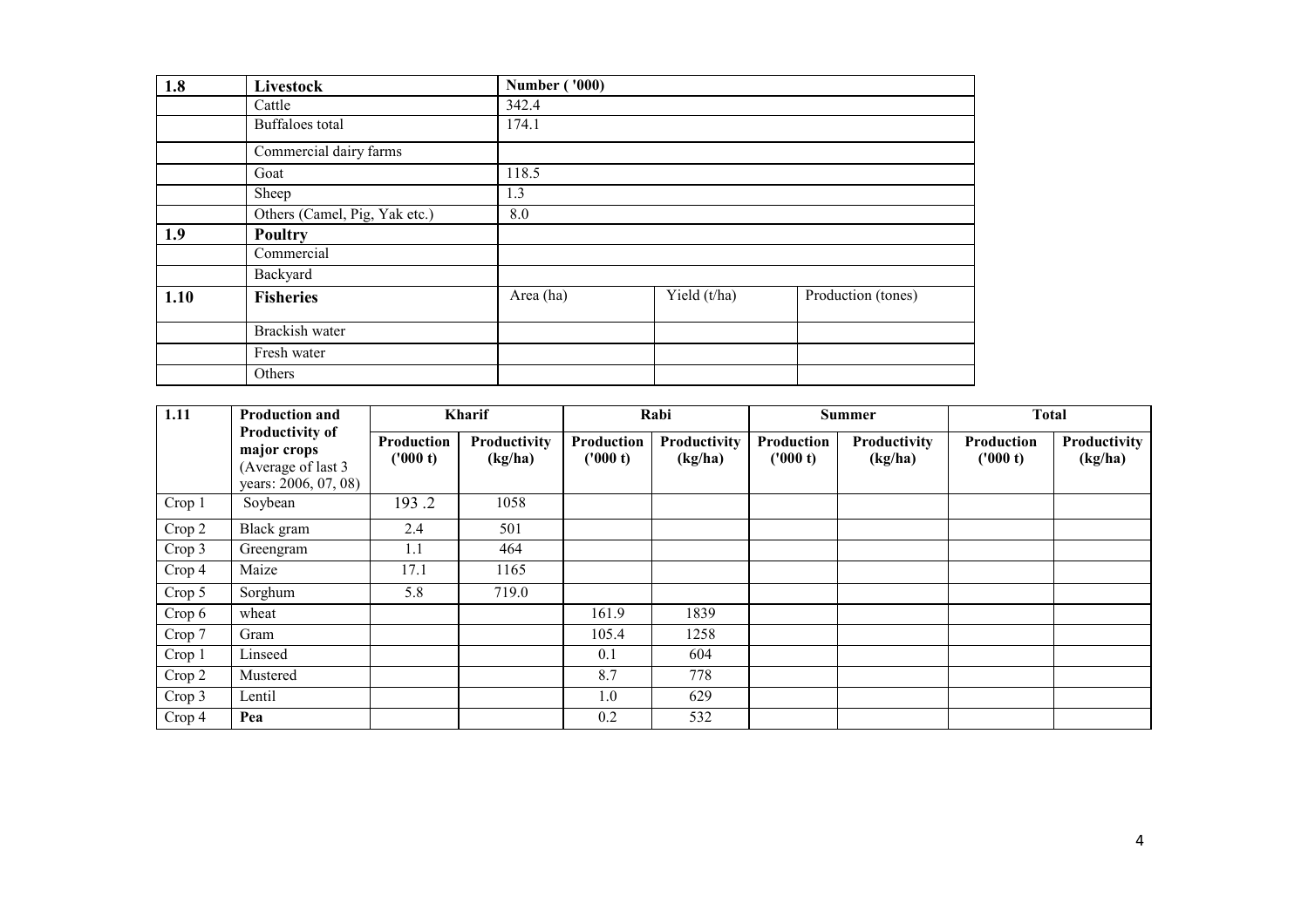| 1.12 | Sowing window for 5 major<br>crops (start and end of<br>sowing period) | Crop 1: Soybean           | 2: Urad                             | 3: Make                  | 4: Greengram           | 5: Sesame                |
|------|------------------------------------------------------------------------|---------------------------|-------------------------------------|--------------------------|------------------------|--------------------------|
|      | Kharif-Rainfed                                                         | $25th$ June – 10 July     | $1st$ July $-15$ July               | $15^{th}$ July – 11 July | $1st$ July $- 15$ July | $1st$ July - $15th$ July |
|      | Kharif-Irrigated                                                       |                           |                                     |                          |                        |                          |
|      |                                                                        | $Crop 1:$ Wheat           | $2:$ Gram                           | 3: Mustard               | 4 :Lentil              |                          |
|      | Rabi-Irrigated                                                         | $25^{th}$ Nov. $-15$ Dec. | $25 \text{ Oct.} - 20 \text{ Nov.}$ | 25 Oct. $-10^{th}$ Nov.  | 25 oct. 10 Nov.        |                          |

| 1.13 | What is the major                                    |        | Regular                      |      |        | Sporadic (specify month of occurrence in brackets) |                |      |
|------|------------------------------------------------------|--------|------------------------------|------|--------|----------------------------------------------------|----------------|------|
|      | contingency the district<br>is prone to? (Tick mark) | Severe | Moderate                     | Mild | Severe | Moderate                                           | Mild           | None |
|      | Drought                                              |        |                              |      |        | Yes (Beginning of July,<br>end of Sept.)           |                |      |
|      | Flood                                                |        |                              |      |        |                                                    |                |      |
|      | Cyclone                                              |        |                              |      |        |                                                    |                |      |
|      | Hail storm                                           |        |                              |      |        |                                                    | Yes(March)     |      |
|      | Heat wave                                            |        |                              |      |        |                                                    | Yes(April lst) |      |
|      | Cold wave                                            |        |                              |      |        | Yes (Dec.-Jan)                                     |                |      |
|      | Frost                                                |        |                              |      |        | Yes (Dec-Jan)                                      |                |      |
|      | Sea water inundation                                 |        |                              |      |        |                                                    |                |      |
|      | Pests and diseases<br>(specify)                      |        | Yes(August end);<br>December |      |        |                                                    |                |      |

| 1.14 | <b>Include Digital</b><br>maps              | Location map of district with in S<br>State as<br>Annexure. | $\mathbf{v}$<br>Enclosed:<br>Y es |
|------|---------------------------------------------|-------------------------------------------------------------|-----------------------------------|
|      | $\cdot$ the $\cdot$<br>e district for<br>0Ť | $^{\circ}$ 11<br>Mean annual raintall as a<br>Annexure 2    | $\mathbf{v}$<br>Enclosed:<br>Y es |
|      |                                             | Soil map as Annexure 3                                      | $\mathbf{v}$<br>Enclosed:<br>Y es |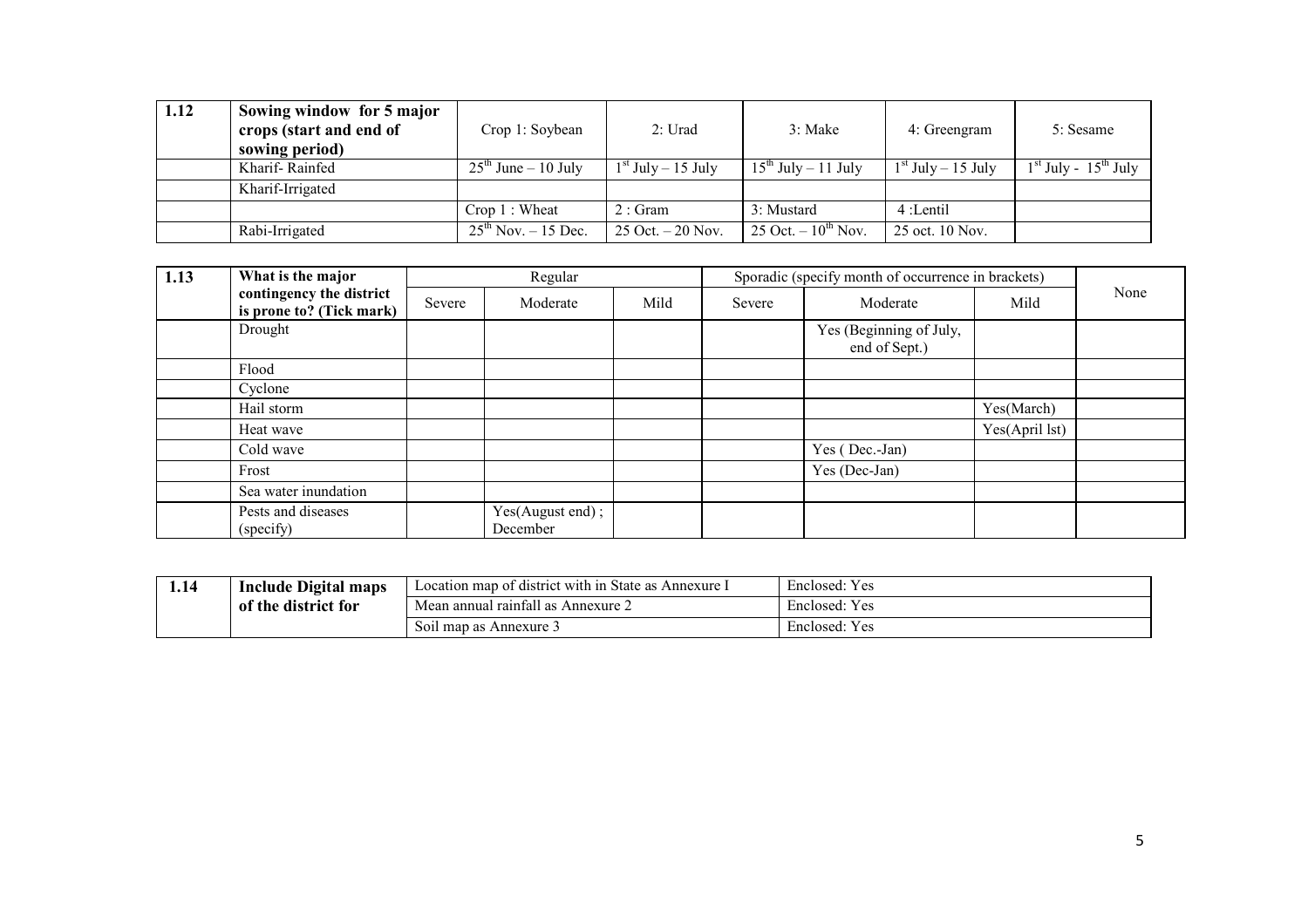#### Annexure I

# Location map

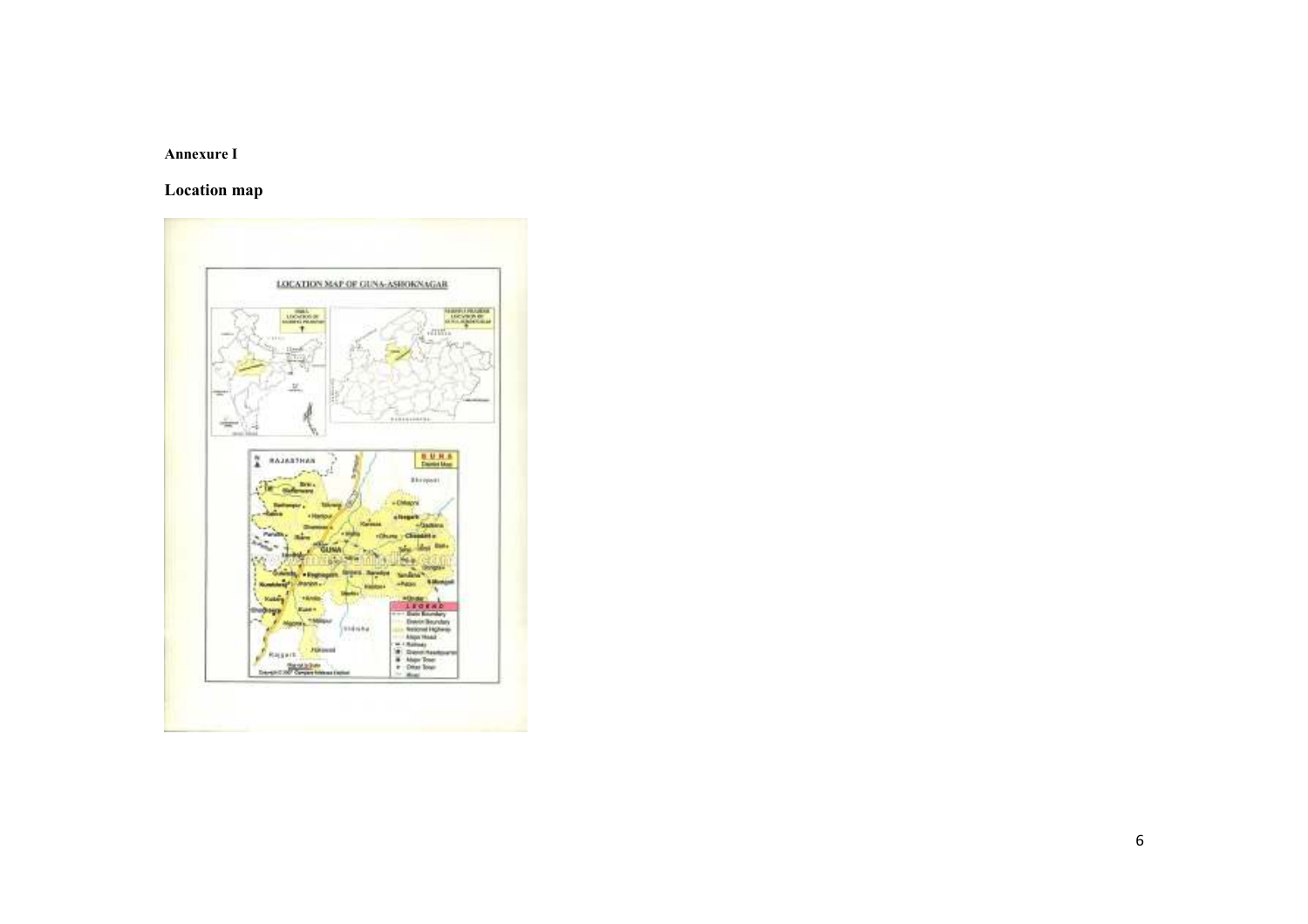#### Annexure II

### Mean annual rainfall



#### Annexure III

### Soil map



(Source: NBSS&LUP, Amravati Road, Nagpur)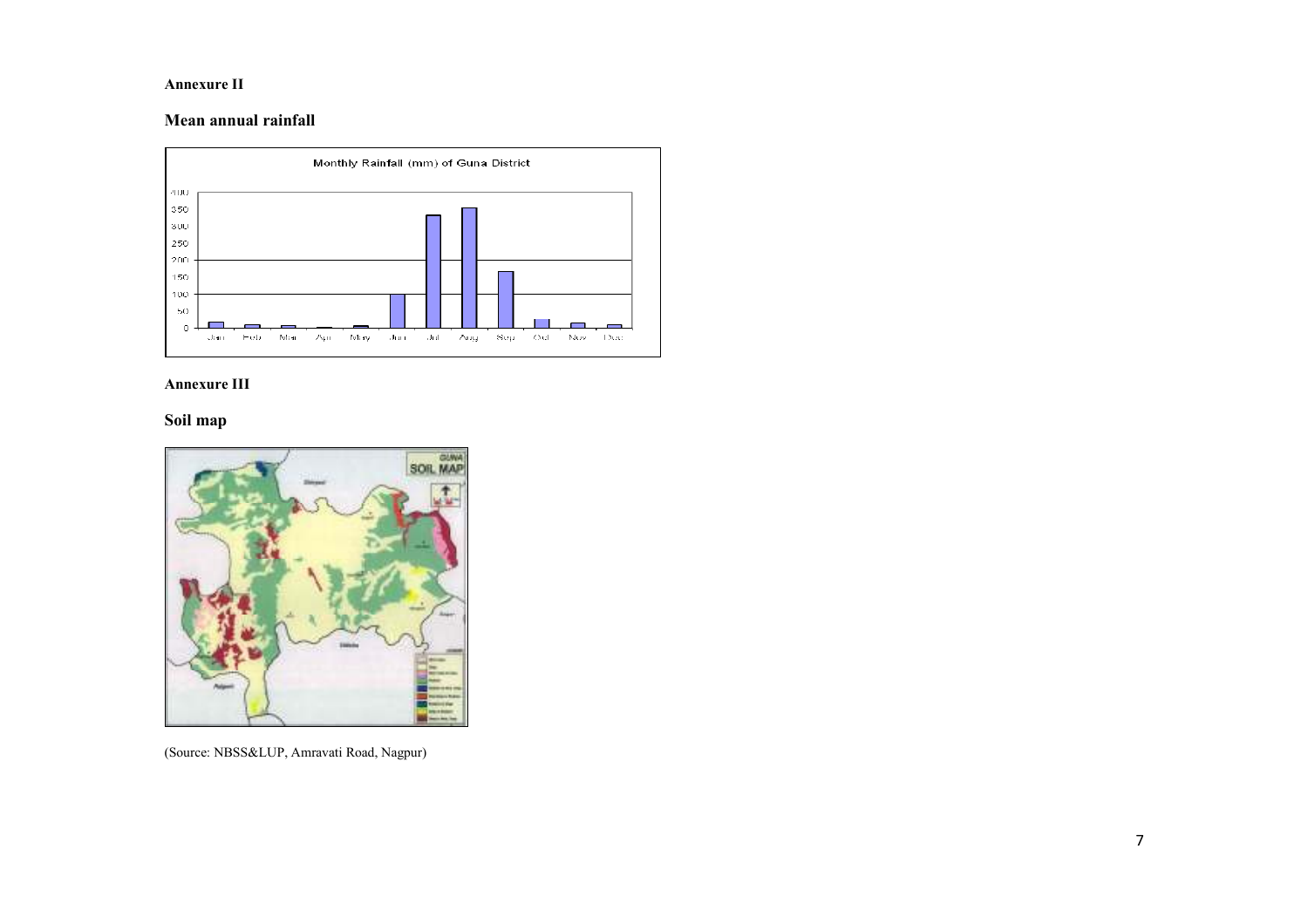#### 2.0 Strategies for weather related contingencies

2.1 Drought

#### 2.1.1 Rainfed situation

| Condition           |                       |                        | <b>Suggested Contingency measures</b>     |                           |                      |  |  |  |  |
|---------------------|-----------------------|------------------------|-------------------------------------------|---------------------------|----------------------|--|--|--|--|
| <b>Early season</b> | Major<br>Normal Crop/ |                        | Change in crop / cropping system          | <b>Agronomic measures</b> | <b>Remarks</b> on    |  |  |  |  |
| drought             | Farming               | <b>Cropping system</b> | including variety                         |                           | Implementation       |  |  |  |  |
| (delayed onset)     | situation             |                        |                                           |                           |                      |  |  |  |  |
|                     | Deep soils            | Soybean                | Soybean $(JS - 93-05, JS 9560)$           | Ridge & Furrow            | Link Agricultural    |  |  |  |  |
| Delay by 2          |                       |                        |                                           | sowing                    | UniversityDepartment |  |  |  |  |
| weeks               |                       | Maize                  | Maize Hybrid: Ganga-2, Ganga Safedi-2     | Seed treatment with       | of Agriculture,      |  |  |  |  |
|                     |                       |                        | Composite: Jawahar maize $-8 & 12$        | Thirum $+$ Corbidizim     | MPSC, NSC for good   |  |  |  |  |
| 1st week of July    | Shallow               | Soybean                | Early Soybean(JS $93-05 - \text{NRC-7}$ ) | mixture $(a)3gm/kg$ of    | quality seed         |  |  |  |  |
|                     | red soils             |                        | Maize Hybrid: Ganga-2, Ganga Safedi-2     | seed                      |                      |  |  |  |  |
|                     |                       |                        | Composite: Jawahar maize -8 & 12          | Apply FYM,                |                      |  |  |  |  |
|                     |                       | Blackgram              | Blackgram $(U-2, JU-3, JU-86)$            | biofertilizer             |                      |  |  |  |  |
|                     |                       | Greengram              | Greengram (TM-37, K-851)                  | Timely weed control       |                      |  |  |  |  |

| <b>Condition</b>                                  |                               |                                        | <b>Suggested Contingency measures</b>                                                                               |                                                           |                                     |
|---------------------------------------------------|-------------------------------|----------------------------------------|---------------------------------------------------------------------------------------------------------------------|-----------------------------------------------------------|-------------------------------------|
| <b>Early season</b><br>drought (delayed<br>onset) | Major<br>Farming<br>situation | Normal Crop/<br><b>Cropping system</b> | Change in crop / cropping system<br>including variety                                                               | <b>Agronomic measures</b>                                 | <b>Remarks</b> on<br>Implementation |
| Delay by 4 weeks                                  | Deep soils                    | Soybean                                | Soybean $(JS - 93-05, JS 95-60)$                                                                                    | Ridge & Furrow<br>sowing                                  | Link Agricultural<br>University     |
| 3 <sup>nd</sup> week July                         |                               | Maize                                  | Maize Hybrid: Ganga-2, Ganga Safedi-2<br>Composite: Jawahar maize – $8 \& 12$                                       | Seed treatment with<br>$\bullet$<br>$Thirum + Corbidizim$ | Department of<br>Agriculture,       |
|                                                   | Shallow red<br>soils          | Soybean                                | Early Soybean(JS $93-05 - NRC-7$ )<br>Maize Hybrid: Ganga-2, Ganga Safedi-2<br>Composite: Jawahar maize – $8 \& 12$ | mixture $(a)3gm/kg$ of<br>seed<br>Frequent                | MPSC, NSC for<br>good quality seed  |
|                                                   |                               | Blackgram                              | Blackgram(JU-2, JU-3, JU-86)                                                                                        | intercultivation to                                       |                                     |
|                                                   |                               | Greengram                              | Greengram (TM-37, K-851)                                                                                            | control weeds and to<br>conserve moisture                 |                                     |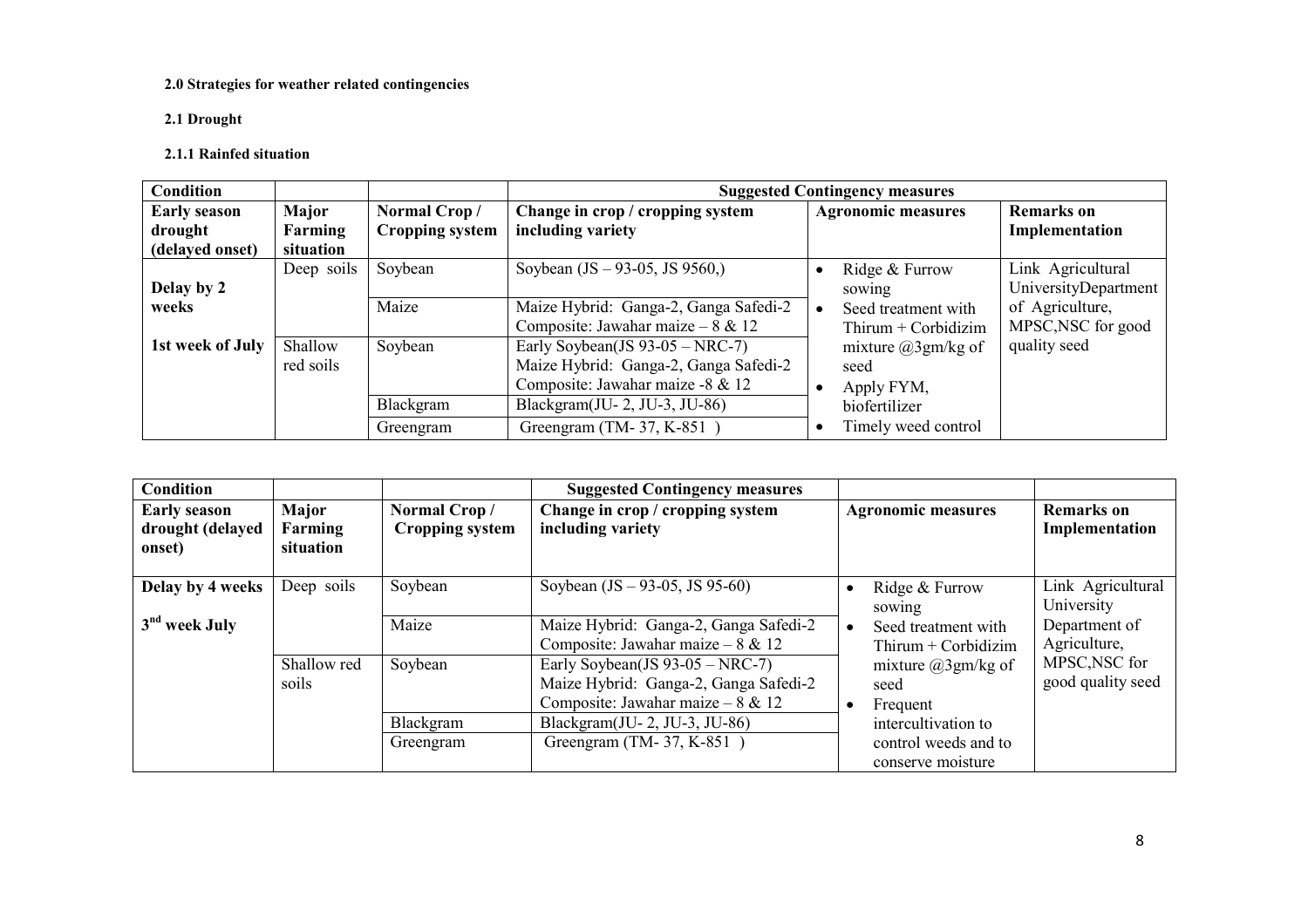| <b>Condition</b>      |             |              | <b>Suggested Contingency measures</b>                                                         |                                                                                                            |                                                                    |  |
|-----------------------|-------------|--------------|-----------------------------------------------------------------------------------------------|------------------------------------------------------------------------------------------------------------|--------------------------------------------------------------------|--|
| <b>Early season</b>   | Major       | Normal Crop/ | Change in crop / cropping system                                                              | <b>Agronomic measures</b>                                                                                  | <b>Remarks</b> on                                                  |  |
| drought (delayed      | Farming     | Cropping     | including variety                                                                             |                                                                                                            | Implementation                                                     |  |
| onset)                | situation   | system       |                                                                                               |                                                                                                            |                                                                    |  |
| Delay by 6 weeks      | Deep soils  | Soybean      | Sesame(JT11, JT12,TKG-8)                                                                      | Ridge & Furrow sowing                                                                                      | Link Agricultural                                                  |  |
| 1st week of<br>August |             | Maize        | Maize Hybrid: Ganga-2, Ganga<br>Safedi-2<br>Composite: Jawahar maize -8, Jawahar<br>maize -12 | Seed treatment with<br>Thirum $+$ Corbidizim<br>mixture $(a)3gm/kg$ of seed<br>• Frequent intercultivation | University,<br>Department of<br>Agriculture,<br>MPSC, NSC for good |  |
|                       | Shallow red | Soybean      | Sesame $(T11, TT12, TKG-8)$                                                                   | to control weeds and to                                                                                    | quality seed                                                       |  |
|                       | soils       | Blackgram    | Blackgram(JU-2, JU-3, JU-86)                                                                  | conserve moisture                                                                                          |                                                                    |  |
|                       |             | Greengram    | Greengram (TM- $37, K-851$                                                                    |                                                                                                            |                                                                    |  |

| <b>Condition</b>    |             |                 | <b>Suggested Contingency measures</b> |                                    |                              |  |
|---------------------|-------------|-----------------|---------------------------------------|------------------------------------|------------------------------|--|
| <b>Early season</b> | Major       | Normal Crop/    | Change in crop / cropping system $c$  | <b>Agronomic measures</b>          | <b>Remarks</b> on            |  |
| drought             | Farming     | Cropping system | including variety                     |                                    | Implementation               |  |
| (delayed onset)     | situation   |                 |                                       |                                    |                              |  |
|                     | Deep soils  | Soybean         | Sesame $(T11, TT12, TKG-8)$           | Intercultural operation for        | Link Agricultural            |  |
| Delay by 8          |             | Maize           | For fodder                            | weeds control and soil             | <b>University Department</b> |  |
| weeks               | Shallow red | Soybean         | Sesame $(T11, TT12, TKG-8)$           | mulch                              | of Agriculture,              |  |
| $3rd$ week          | soils       | Blackgram       | Plan for Rabi crop                    | Prepare land for <i>rabi</i> crops | MPSC, NSC for good           |  |
| ofAugust            |             | Greengram       | Plan for Rabi crop                    |                                    | quality seed                 |  |

| Condition                                                                      |                                   |                                           | <b>Suggested contingency measures</b>                                                                                                                                            |                                                                            |
|--------------------------------------------------------------------------------|-----------------------------------|-------------------------------------------|----------------------------------------------------------------------------------------------------------------------------------------------------------------------------------|----------------------------------------------------------------------------|
| <b>Early season drought</b><br>(delayed onset)                                 | <b>Major Farming</b><br>situation | Normal Crop/<br><b>Cropping</b><br>system | Crop management                                                                                                                                                                  | Soil nutrient and moisture<br>conservation measures                        |
| Normal onset<br>followed by 15-20<br>days dry spell after<br>sowing leading to | Deep soils                        | Soybean<br>Maize                          | Weed management t in between rows using <i>doura</i> .<br>Gap filling with improved variety if the<br>population is $\leq 75\%$ of optimum<br>Thinning, resowing                 | Dust mulching/ green leaf mulch,<br>Frequent intercultural operations      |
| poor germination/<br>crop stand etc.                                           | Shallow red<br>soils              | Soybean<br>Blackgram<br>Greengram         | Life saving irrigation (if available)<br>Re-sowing - if seed is available<br>Gap filling with improved variety if the<br>population is $\langle 75\% \text{ of optimum} \rangle$ | Hand weeding<br>$\bullet$<br>Breaking of upper earth<br>crust.<br>Mulching |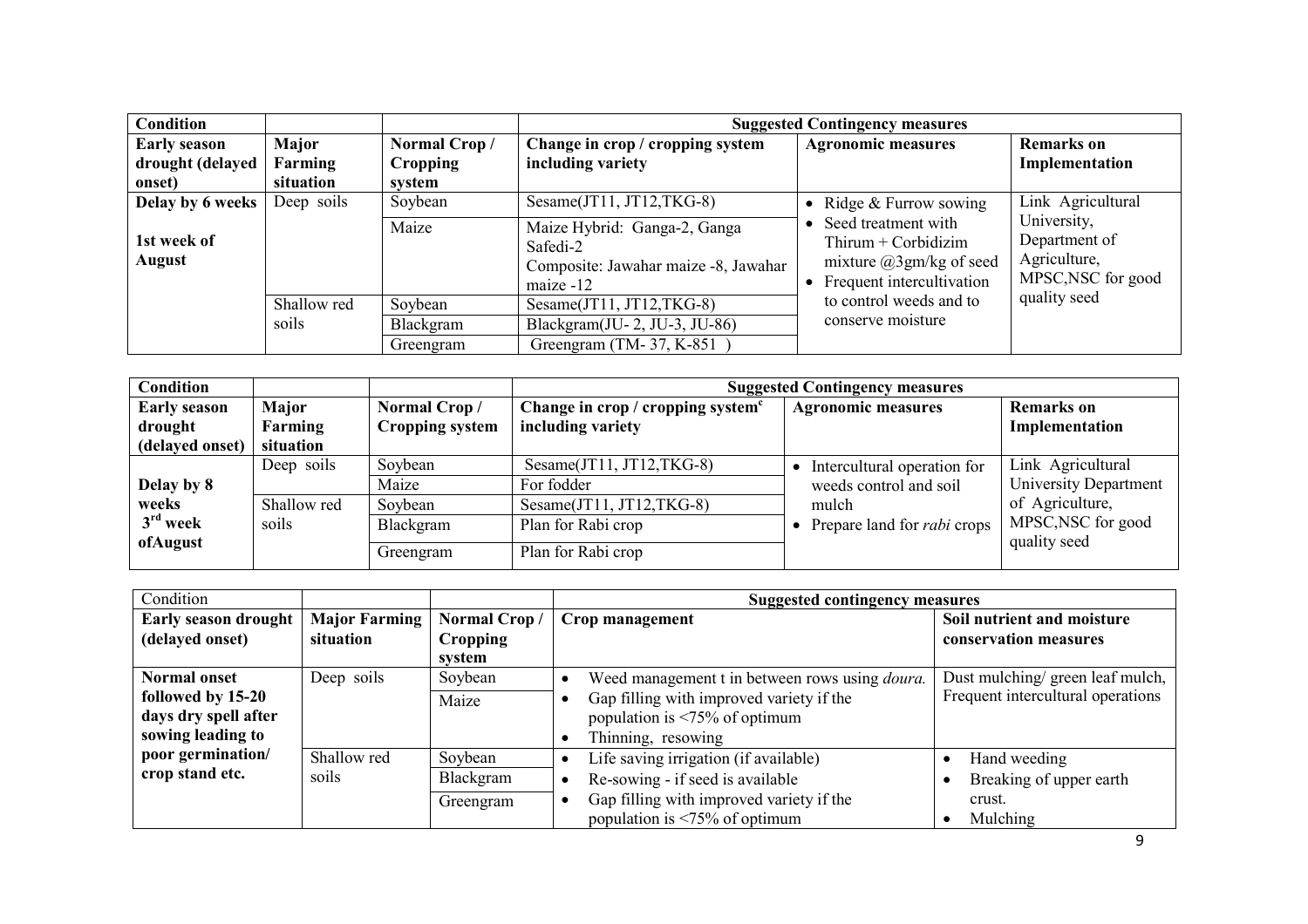| Condition                                                                    |                                   |                                      | <b>Suggested contingency measures</b>                                             |                                                        |
|------------------------------------------------------------------------------|-----------------------------------|--------------------------------------|-----------------------------------------------------------------------------------|--------------------------------------------------------|
|                                                                              | <b>Major Farming</b><br>situation | <b>Normal Crop / Cropping system</b> | Crop management                                                                   | Soil nutrient and<br>moisture conservation<br>measures |
| Mid season drought<br>(long dry spell,                                       | Deep soils                        | Soybean<br>Maize                     | Intercultural operation for<br>control of weeds and soil                          | Hand weeding<br>Breaking of upper                      |
| consecutive 2 weeks<br>rainless $(>2.5$ mm)<br>period<br>At vegetative stage | Shallow red soils                 | Soybean<br>Blackgram<br>Greengram    | mulch<br>Life saving irrigation (if<br>available)<br>Spraying of Anti-transperant | earth crust.<br>Mulching in crop<br>rows               |

| Condition             |             |                 |                                         | <b>Suggested Contingency measures</b>   |
|-----------------------|-------------|-----------------|-----------------------------------------|-----------------------------------------|
| <b>Major Farming</b>  | Major       | Normal Crop/    | Crop management                         | Soil nutrient and moisture conservation |
| situation             | farming     | <b>Cropping</b> |                                         | measures                                |
|                       | situation   | system          |                                         |                                         |
| Mid season drought    | Deep soils  | Soybean         | 20% defoliation in soybean              | Dust mulching through frequent          |
| (long dry spell,      |             | Maize           | Insecticidal spray for control of green | interculture                            |
| consecutive 2 weeks   | Shallow red | Soybean         | semi looper in soybean                  | Green leaf mulch in between crop rows   |
| rainless $(>2.5$ mm)  | soils       | Blackgram       | Spray of anti transparent like VAM-C,   | Supplemental irrigation through farm    |
| period                |             |                 | Boost etc                               | pond water/other sources                |
| At flowering/fruiting |             | Greengram       |                                         |                                         |
| stage                 |             |                 |                                         |                                         |

| Condition                                                   |                                   |                                      |                                                               |                                                                                                                                      |
|-------------------------------------------------------------|-----------------------------------|--------------------------------------|---------------------------------------------------------------|--------------------------------------------------------------------------------------------------------------------------------------|
| <b>Terminal drought</b><br>(Early withdrawal of<br>monsoon) | <b>Major Farming</b><br>situation | <b>Normal Crop / Cropping system</b> | Crop management                                               | <b>Rabi Crop Planning</b>                                                                                                            |
|                                                             | Deep soils                        | Soybean<br>Maize                     | • Life saving irrigation with<br>farm pond water/other        | • Utilize the available<br>moisture for rabi sowing<br>• Seeds of wheat, gram be<br>soaked in water for 12-15<br>hours before sowing |
|                                                             | Shallow red soils                 | Soybean<br>Blackgram                 | sources if feasible<br>• Harvest at physiological<br>maturity |                                                                                                                                      |
|                                                             |                                   | Greengram                            |                                                               |                                                                                                                                      |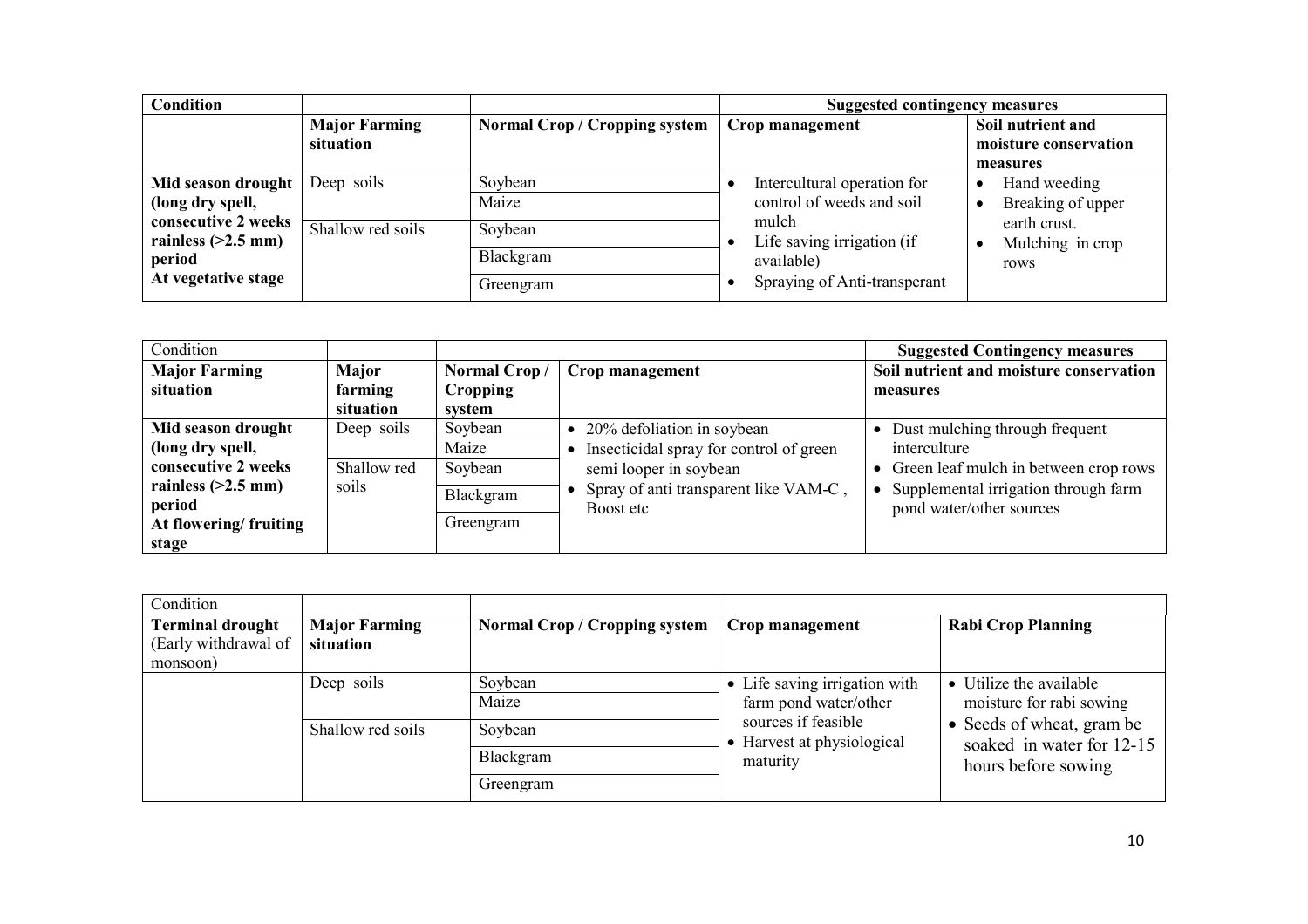#### 2.1.2 Irrigated situation

| Condition                                                    |                                   |                                        |                                                                                                                                    | <b>Suggested Contingency measures</b>                                                                        |                                               |
|--------------------------------------------------------------|-----------------------------------|----------------------------------------|------------------------------------------------------------------------------------------------------------------------------------|--------------------------------------------------------------------------------------------------------------|-----------------------------------------------|
| Delayed release of<br>water in canals due<br>to low rainfall | <b>Major Farming</b><br>situation | Normal Crop/<br><b>Cropping system</b> | Change in crop / cropping system<br>including variety                                                                              | <b>Agronomic measures</b>                                                                                    | <b>Remarks</b> on<br>Implementation           |
|                                                              |                                   |                                        |                                                                                                                                    |                                                                                                              | 6                                             |
|                                                              | Deep soils                        | Wheat<br>Gram<br>Coriander<br>Mustard  | Wheat (MP-4010, GW-173)<br>Gram (JG-16, JG-130)<br>Coriander (JD-1, Sympo-S33, ACR-1,<br>RCR-436)<br>Mustard (JM-1 & 4, Pusa Bold) | Mulching in rabi<br>crops<br>Irrigation only at<br>critical stages by check<br>basin/ Border strip<br>method | Awareness needed;<br>Trainings in<br>ATMA,FTC |
|                                                              | Shallow red soils                 | Coriander<br>Mustard                   | Coriander (JD-1, Sympo-S33, ACR-1,<br>RCR-436)<br>Mustard (JM-1 & 4, Pusa Bold)                                                    |                                                                                                              |                                               |

| Condition                                                    |                                   |                                        | <b>Suggested Contingency measures</b>                                                                                                    |                                                                                                                    |                                               |
|--------------------------------------------------------------|-----------------------------------|----------------------------------------|------------------------------------------------------------------------------------------------------------------------------------------|--------------------------------------------------------------------------------------------------------------------|-----------------------------------------------|
| Limited release of<br>water in canals due<br>to low rainfall | <b>Major Farming</b><br>situation | Normal Crop/<br><b>Cropping system</b> | Change in crop / cropping<br>system <sup>c</sup> including variety                                                                       | <b>Agronomic measures</b>                                                                                          | <b>Remarks</b> on<br>Implementation           |
|                                                              | $\mathfrak{D}$                    | 3                                      | 4                                                                                                                                        |                                                                                                                    | 6                                             |
|                                                              | Deep soils                        | Wheat<br>Gram<br>Coriander<br>Mustard  | Wheat (MP-4010, GW-173)<br>Gram (JG-16, JG-130)<br>Coriander (JD-1, Sympo-S33,<br>ACR-1, RCR-436)<br>Mustard (JM-1 $& 4$ , Pusa<br>Bold) | Mulching in rabi crops<br>$\bullet$<br>Irrigation only at critical<br>stages by check basin/Border<br>strip method | Awareness needed;<br>Trainings in<br>ATMA,FTC |
|                                                              | Shallow red soils                 | Coriander<br>Mustard                   | Coriander (JD-1, Sympo-S33,<br>ACR-1, RCR-436)<br>Mustard (JM-1 & 4, Pusa<br>Bold)                                                       |                                                                                                                    |                                               |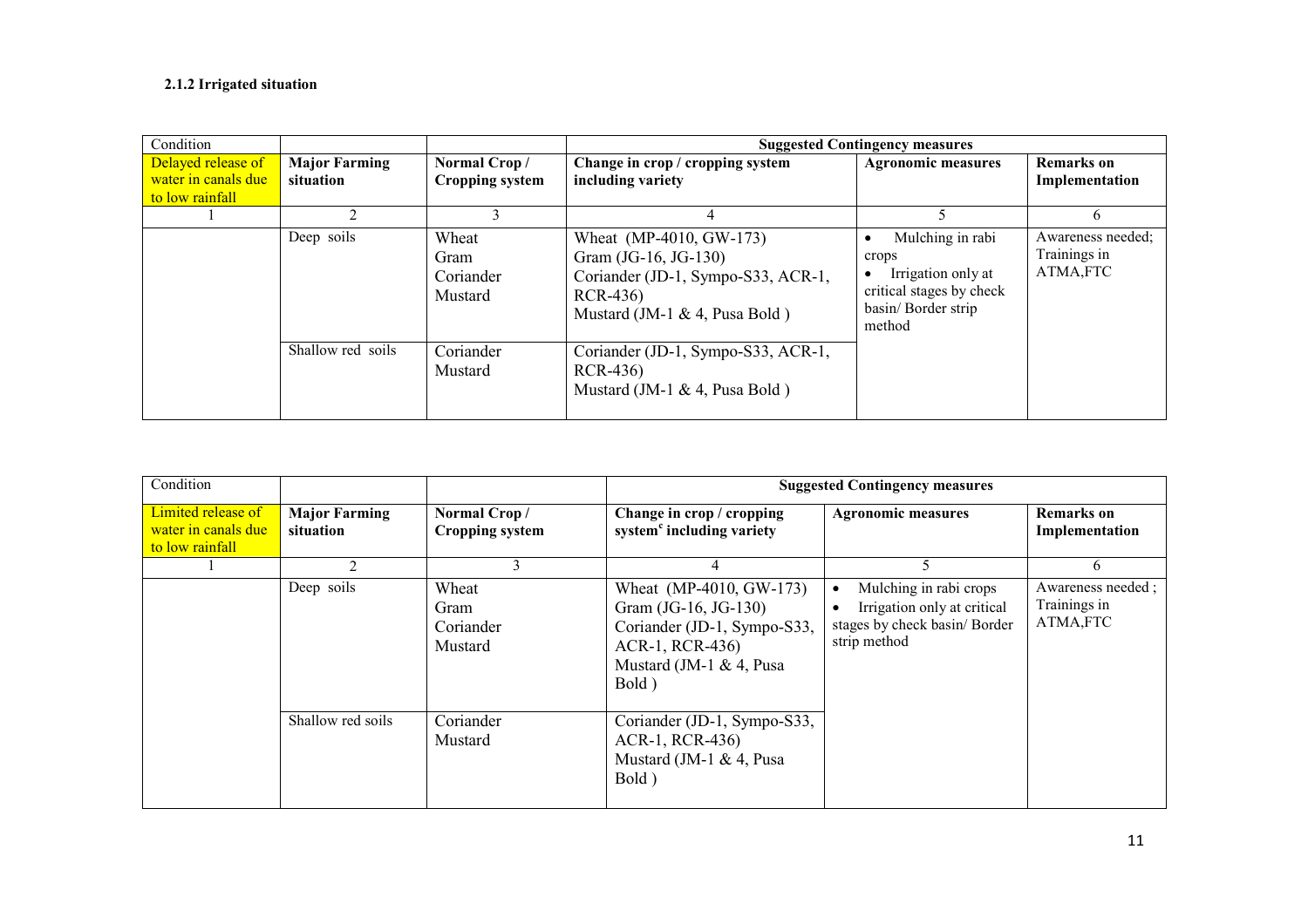| Condition                                                                              |                                   |                                         |                                                                                                                | <b>Suggested Contingency measures</b>                                                                                                                           |                                                                                                                                        |
|----------------------------------------------------------------------------------------|-----------------------------------|-----------------------------------------|----------------------------------------------------------------------------------------------------------------|-----------------------------------------------------------------------------------------------------------------------------------------------------------------|----------------------------------------------------------------------------------------------------------------------------------------|
| Non release of<br>water in canals<br>under delayed<br>onset of monsoon<br>in catchment | <b>Major Farming</b><br>situation | <b>Normal Crop / Cropping</b><br>system | Change in crop / cropping<br>system <sup>c</sup> including variety                                             | <b>Agronomic measures</b>                                                                                                                                       | <b>Remarks</b> on<br>Implementation                                                                                                    |
|                                                                                        | 2                                 |                                         | 4                                                                                                              | C.                                                                                                                                                              | 6                                                                                                                                      |
|                                                                                        | Deep soils                        | Wheat<br>Gram<br>Coriander<br>Mustard   | Gram (JG-16, JG-130)<br>Coriander (JD-1, Sympo-<br>S33, ACR-1, RCR-436)<br>Mustard (JM-1 $\&$ 4, Pusa<br>Bold) | Mulching in rabi crops<br>٠<br>Irrigation only at<br>critical stages by check<br>basin/ Border strip method<br>Give irrigation using<br>own source of available | Linkage with NSC,<br>MPSC, RVSKVV,<br>farmers' societies, state<br>seed firms/Agril.<br>University and seed<br>corporations for supply |
| Shallow red soils                                                                      |                                   | Coriander<br>Mustard                    | Coriander (JD-1, Sympo-<br>S33, ACR-1, RCR-436)<br>Mustard (JM-1 $\&$ 4, Pusa<br>Bold)                         | water plus tank water<br>(conjunctive use)                                                                                                                      | of seed and with RKVY<br>for seed drills                                                                                               |

| <b>Condition</b>                                                                     |                               |                                         | <b>Suggested Contingency measures</b>                                                                      |                                                                                                                                     |                                                    |
|--------------------------------------------------------------------------------------|-------------------------------|-----------------------------------------|------------------------------------------------------------------------------------------------------------|-------------------------------------------------------------------------------------------------------------------------------------|----------------------------------------------------|
| Lack of inflows<br>into tanks due to<br>insufficient<br>/delayed onset of<br>monsoon | Major<br>Farming<br>situation | <b>Normal Crop / Cropping</b><br>system | Change in crop / cropping system<br>including variety                                                      | <b>Agronomic measures</b>                                                                                                           | <b>Remarks</b> on<br>Implementation                |
|                                                                                      | $\mathcal{P}$                 | 3                                       | 4                                                                                                          |                                                                                                                                     | 6                                                  |
|                                                                                      | Deep soils                    | Wheat<br>Gram<br>Coriander<br>Mustard   | Gram (JG-16, JG-130)<br>Coriander (JD-1, Sympo-S33,<br>ACR-1, RCR-436)<br>Mustard (JM-1 $\&$ 4, Pusa Bold) | Mulching in rabi crops<br>Irrigation only at critical<br>stages by check basin/<br>Border strip method<br>Give irrigation using own | Awareness<br>needed :<br>Trainings in<br>ATMA, FTC |
|                                                                                      | Shallow red<br>soils          | Coriander<br>Mustard                    | Coriander (JD-1, Sympo-S33,<br>ACR-1, RCR-436)<br>Mustard (JM-1 $\&$ 4, Pusa Bold)                         | source of available water<br>plus tank water<br>(conjunctive use)                                                                   |                                                    |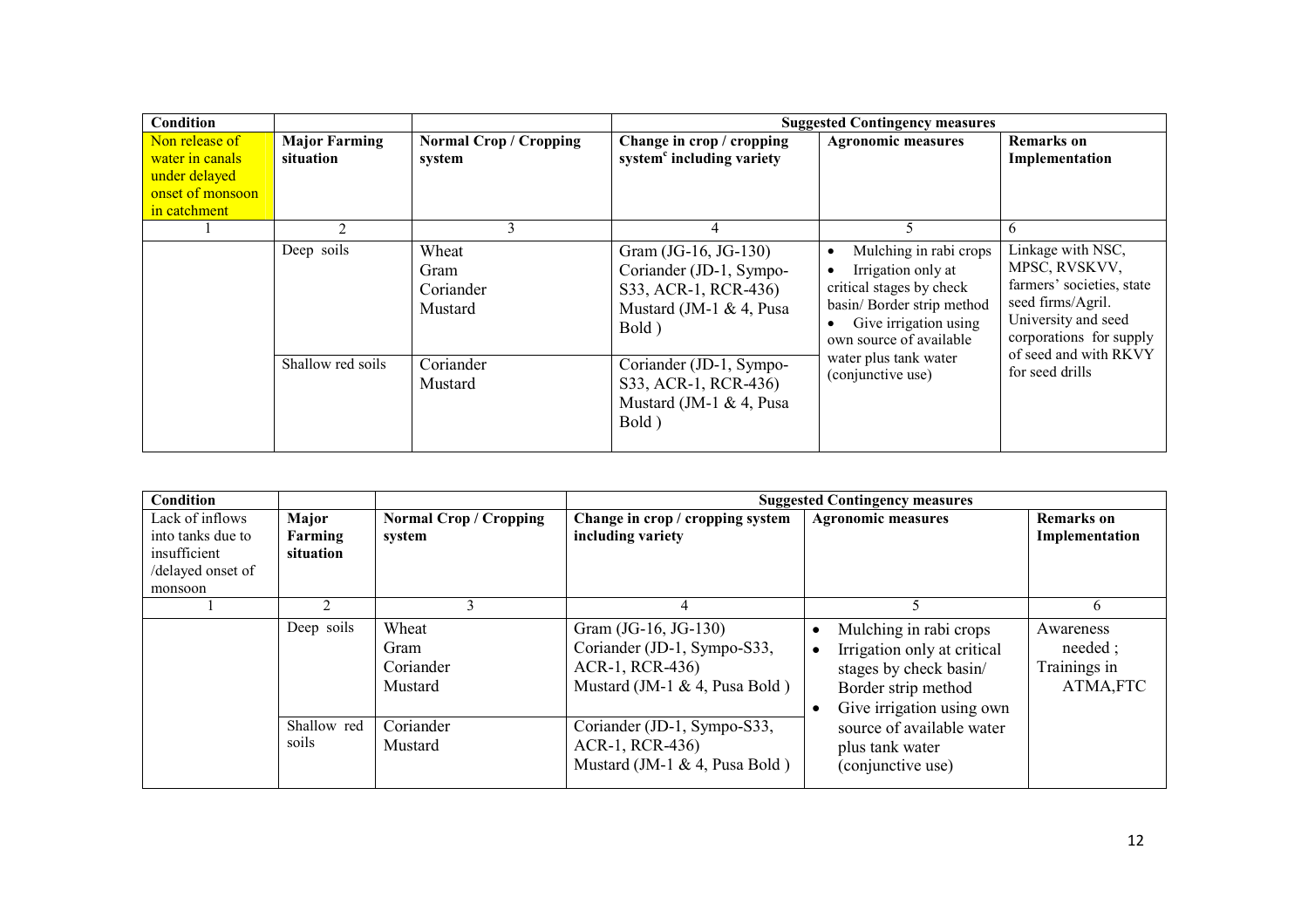| <b>Condition</b> |                      |                        |                                      | <b>Suggested Contingency measures</b>            |                                          |
|------------------|----------------------|------------------------|--------------------------------------|--------------------------------------------------|------------------------------------------|
| Insufficient     | <b>Major Farming</b> | Normal Crop/           | Change in crop / cropping system $c$ | <b>Agronomic measures</b>                        | <b>Remarks</b> on                        |
| groundwater      | situation            | <b>Cropping system</b> | including variety                    |                                                  | Implementation                           |
| recharge due to  |                      |                        |                                      |                                                  |                                          |
| low rainfall     |                      |                        |                                      |                                                  |                                          |
|                  |                      |                        |                                      |                                                  | 6                                        |
|                  | Deep soils           | Wheat                  | Gram (JG-16, JG-130)                 | Mulching in rabi crops                           | Linkage with NSC,                        |
|                  |                      | Gram                   | Coriander (JD-1, Sympo-S33,          | Irrigation only at                               | MPSC, RVSKVV,                            |
|                  |                      | Coriander              | ACR-1, RCR-436)                      | critical stages by check                         | farmers' societies, state                |
|                  |                      | Mustard                | Mustard (JM-1 & 4, Pusa Bold)        | basin/ Border strip method                       | seed firms/Agril.<br>University and seed |
|                  |                      |                        |                                      | Give irrigation using<br>own source of available | corporations for supply                  |
|                  | Shallow red soils    | Coriander              | Coriander (JD-1, Sympo-S33,          | water plus tank water                            | of seed and with RKVY                    |
|                  |                      | Mustard                | ACR-1, RCR-436)                      | (conjunctive use)                                | for seed drills                          |
|                  |                      |                        | Mustard (JM-1 & 4, Pusa Bold)        |                                                  |                                          |

## 2.2 Unusual rains (untimely, unseasonal etc) (for both rainfed and irrigated situations)

|         | Condition-Continuous high rainfall in a short span leading to water logging                                                                                                                                               |                                                                                                                                                                    |                                                                                                 |                                                            |  |  |  |  |
|---------|---------------------------------------------------------------------------------------------------------------------------------------------------------------------------------------------------------------------------|--------------------------------------------------------------------------------------------------------------------------------------------------------------------|-------------------------------------------------------------------------------------------------|------------------------------------------------------------|--|--|--|--|
|         | <b>Suggested contingency measure</b>                                                                                                                                                                                      |                                                                                                                                                                    |                                                                                                 |                                                            |  |  |  |  |
|         | 2                                                                                                                                                                                                                         |                                                                                                                                                                    |                                                                                                 |                                                            |  |  |  |  |
|         | <b>Vegetative stage</b>                                                                                                                                                                                                   | <b>Flowering stage</b>                                                                                                                                             | Crop maturity stage                                                                             | <b>Post harvest</b>                                        |  |  |  |  |
| Soybean | • Drain excess water<br>• Ridge and furrow system of<br>planting<br>• Top dressing with $N$ 10-20<br>kg/ha at optimum soil moisture<br>• Intercultivation to loosen the<br>soil and to improve aeration                   | Drain excess water<br>٠<br>Intercultivation to loosen the soil<br>$\bullet$<br>and improve aeration<br>• Foliar spray with $2\%$ urea/DAP to<br>regain lost vigour | • Drain excess water<br>• Harvesting on a clear sunny day<br>• Shift the produce to safer place | Dry the produce up to 10-12 $%$<br>moisture before storage |  |  |  |  |
| Wheat   | • Drain excess water<br>• Ridge and furrow system of<br>planting<br>• Top dressing with $N$ 20-30<br>kg/ha at optimum soil moisture<br>to regain vigour<br>Intercultivation to loosen the<br>soil and to improve aeration | $-do-$                                                                                                                                                             | $-do-$                                                                                          | $-do-$                                                     |  |  |  |  |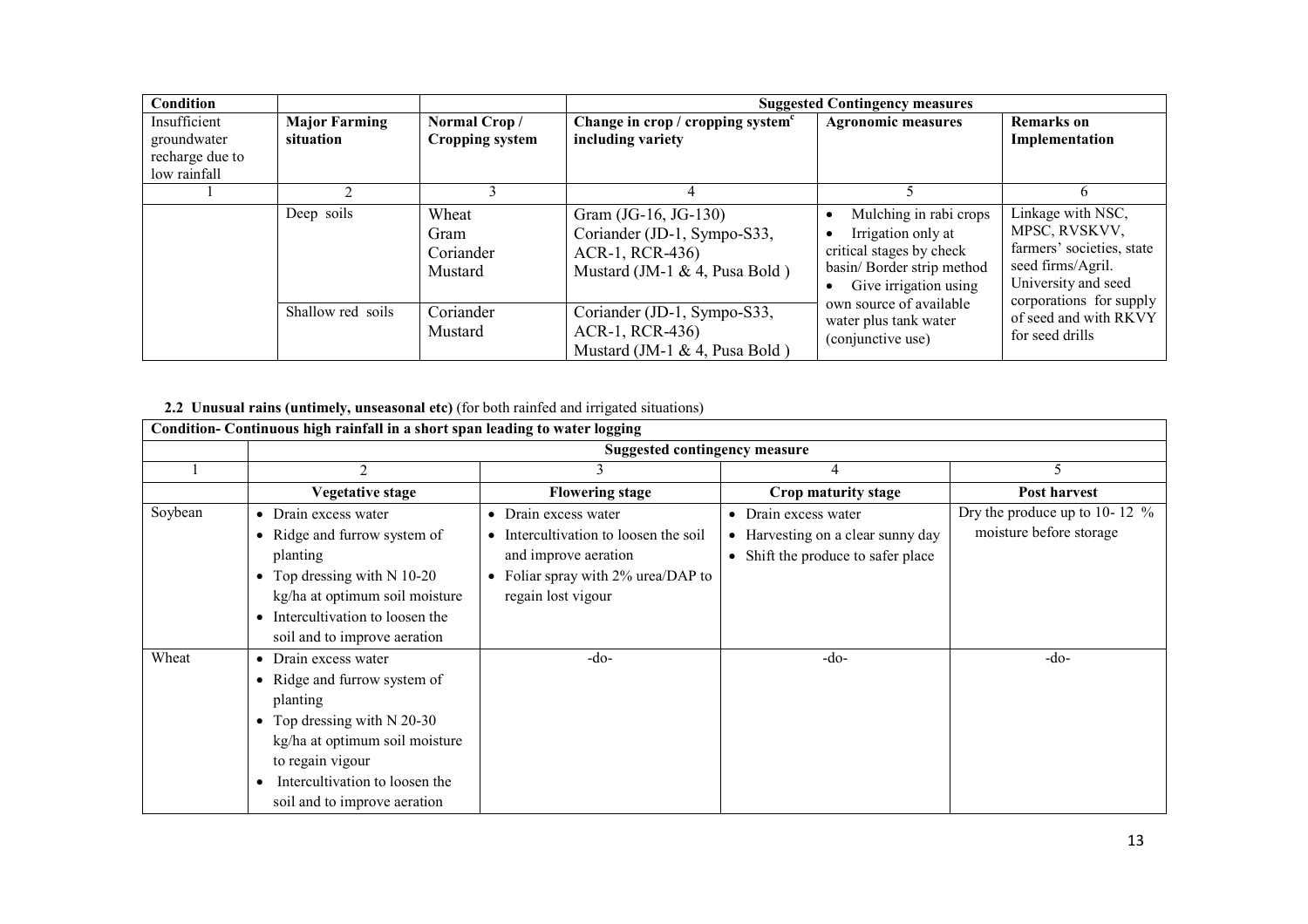|                               | Condition- Continuous high rainfall in a short span leading to water logging                                                                                                                            |                                                                                                                                                   |                                                                                                 |                                                                                         |
|-------------------------------|---------------------------------------------------------------------------------------------------------------------------------------------------------------------------------------------------------|---------------------------------------------------------------------------------------------------------------------------------------------------|-------------------------------------------------------------------------------------------------|-----------------------------------------------------------------------------------------|
|                               |                                                                                                                                                                                                         | <b>Suggested contingency measure</b>                                                                                                              |                                                                                                 |                                                                                         |
| 1                             | $\mathfrak{D}$                                                                                                                                                                                          | $\mathbf{3}$                                                                                                                                      | 4                                                                                               | 5                                                                                       |
|                               | <b>Vegetative stage</b>                                                                                                                                                                                 | <b>Flowering stage</b>                                                                                                                            | Crop maturity stage                                                                             | Post harvest                                                                            |
| Maize                         | • Drain excess water<br>• Top dressing of nitrogenous<br>fertilizers 20-30kg/ha at<br>optimum soil moisture to gain<br>vigour<br>• Earthing                                                             | Drain excess water<br>$\bullet$<br>Top dressing of nitrogenous<br>fertilizers 20-30kg/ha at optimum<br>soil moisture to gain vigour<br>• Earthing | $-do-$                                                                                          | -do-                                                                                    |
| Sorghum                       | $-do-$                                                                                                                                                                                                  | $-do-$                                                                                                                                            | $-do-$                                                                                          | $-do-$                                                                                  |
| Chickpea                      | • Drain excess water<br>• Ridge and furrow system of<br>planting<br>• Top dressing with $N$ 10-20<br>kg/ha at optimum soil moisture<br>• Intercultivation to loosen the<br>soil and to improve aeration | • Drain excess water<br>• Intercultivation to loosen the soil<br>and improve aeration<br>• Foliar spray with 2% urea/DAP to<br>regain lost vigour | • Drain excess water<br>• Harvesting on a clear sunny day<br>• Shift the produce to safer place | Dry the produce up to 10-12 $%$<br>moisture before storage                              |
| Horticulture<br><b>Fruits</b> | • Application of fungicides to<br>check dumping off                                                                                                                                                     | • Immediate made provision of<br>drainage of water<br>Application n-fertilizers just after<br>drainage                                            | • Earthing and application of<br>fungicides<br>• Stop harvesting till weather<br>clear          |                                                                                         |
| <b>Vegetables</b>             | • Application of fungicides to<br>check dumping off                                                                                                                                                     | Immediate made provision of<br>drainage of water<br>Application n-fertilizers just after<br>drainage                                              | • Earthing and application of<br>fungicides<br>• Stop harvesting till weather<br>clear          |                                                                                         |
|                               | Condition-Heavy rainfall with high speed wind in a short span                                                                                                                                           |                                                                                                                                                   |                                                                                                 |                                                                                         |
| Soybean                       | • Drain excess water<br>• Top dressing with $N$ 10-20<br>kg/ha at optimum soil moisture                                                                                                                 | • Drain excess water<br>• Intercultivation to loosen the soil<br>and improve aeration<br>• Foliar spray with 2% urea/DAP to<br>regain lost vigour | • Drain excess water<br>• Harvesting on a clear sunny day<br>• Shift the produce to safer place | Maintain optimum moisture<br>content in grain by drying<br>before bagging and marketing |
| Wheat                         | • Drain excess water                                                                                                                                                                                    | • Drain excess water                                                                                                                              | • Drain excess water                                                                            | Maintain optimum moisture of                                                            |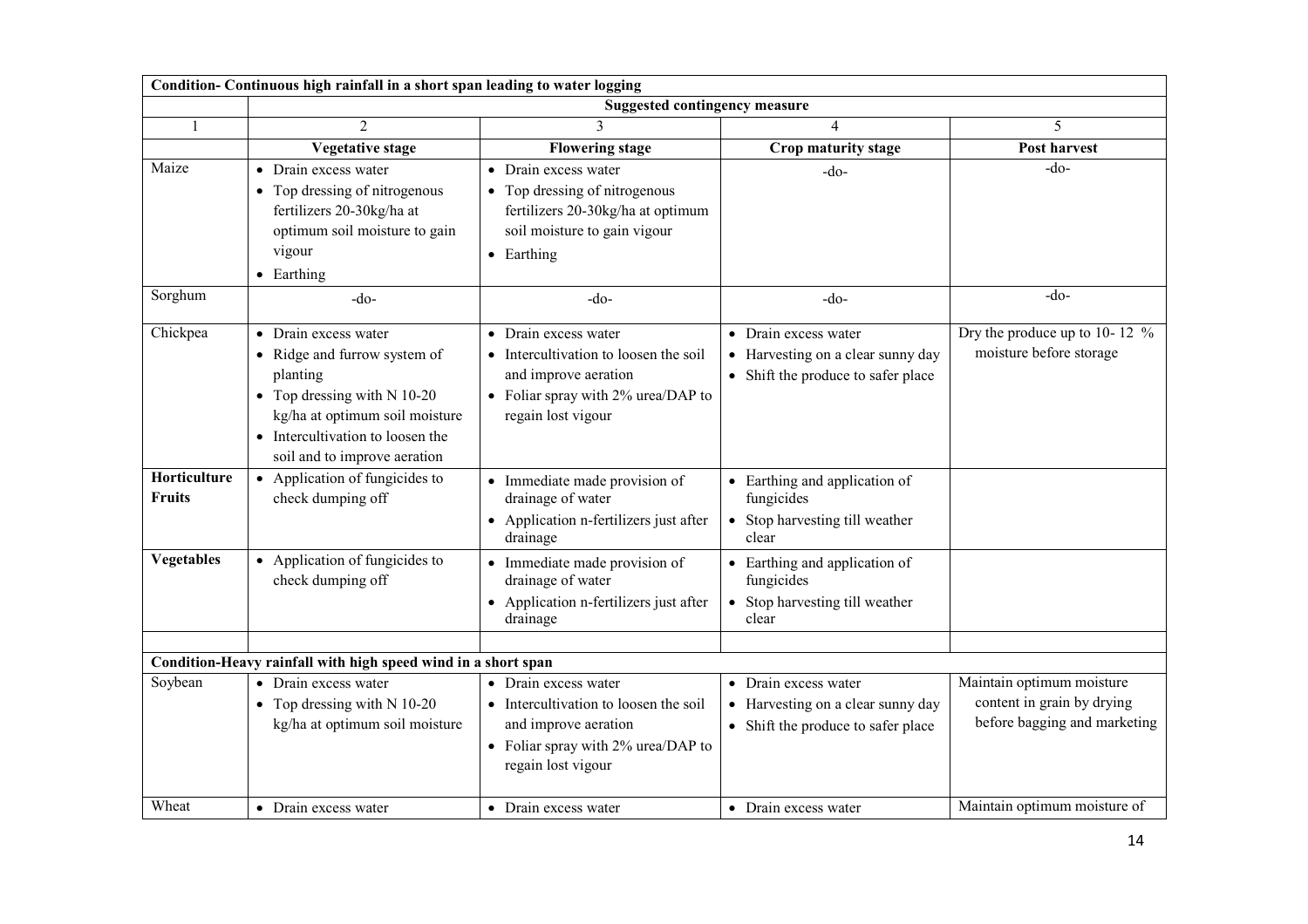|                         | Condition- Continuous high rainfall in a short span leading to water logging                                                                                                                                                                           |                                                                                                                                                                                                     |                                                                                   |                                                                                    |
|-------------------------|--------------------------------------------------------------------------------------------------------------------------------------------------------------------------------------------------------------------------------------------------------|-----------------------------------------------------------------------------------------------------------------------------------------------------------------------------------------------------|-----------------------------------------------------------------------------------|------------------------------------------------------------------------------------|
|                         |                                                                                                                                                                                                                                                        | <b>Suggested contingency measure</b>                                                                                                                                                                |                                                                                   |                                                                                    |
|                         | $\mathcal{D}_{\alpha}$                                                                                                                                                                                                                                 |                                                                                                                                                                                                     | $\overline{4}$                                                                    | 5                                                                                  |
|                         | <b>Vegetative stage</b>                                                                                                                                                                                                                                | <b>Flowering stage</b>                                                                                                                                                                              | Crop maturity stage                                                               | Post harvest                                                                       |
|                         | • Top dressing of nitrogenous<br>fertilizers 20-30kg/ha at<br>optimum soil moisture to gain<br>vigour                                                                                                                                                  | • Top dressing of nitrogenous<br>fertilizers 20-30kg/ha at optimum<br>soil moisture to gain vigour<br>• Adopt need based plant<br>protection measures                                               | • Adopt need based plant<br>protection measures<br>• Harvest on a clear sunny day | grain by drying                                                                    |
| Maize                   | • Drain excess water<br>• Top dressing of nitrogenous<br>fertilizers 20-30kg/ha at<br>optimum soil moisture to gain<br>vigour<br>• Earthing                                                                                                            | • Drain excess water<br>• Top dressing of nitrogenous<br>fertilizers 20-30kg/ha at optimum<br>soil moisture to gain vigour<br>$\bullet$ Earthing                                                    | $-do-$                                                                            | $-do-$                                                                             |
| Sorghum                 | $-do-$                                                                                                                                                                                                                                                 | $-do-$                                                                                                                                                                                              | $-do-$                                                                            | $-do-$                                                                             |
| Chickpea                | • Drain excess water<br>• Foliar spray with 2% urea after<br>cessation of rains                                                                                                                                                                        | • Drain excess water<br>• Foliar spray with 2% urea after<br>cessation of rains                                                                                                                     | • Drain excess water<br>• Timely harvest of produce on a<br>clear sunny day       | Shifting to safer place and<br>drying of the produce before<br>bagging and storage |
| Horticulture            |                                                                                                                                                                                                                                                        |                                                                                                                                                                                                     |                                                                                   |                                                                                    |
| Crop1-Fruits            | Proper drainage and removal of<br>excess water from root zone                                                                                                                                                                                          | Proper drainage and removal of<br>excess water from root zone                                                                                                                                       | Proper drainage and removal of<br>excess water from root zone                     |                                                                                    |
| $Crop2 -$<br>Vegetables | Proper drainage and removal of<br>excess water from root zone                                                                                                                                                                                          | Proper drainage and removal of<br>excess water from root zone                                                                                                                                       | Proper drainage and removal of<br>excess water from root zone                     |                                                                                    |
|                         |                                                                                                                                                                                                                                                        |                                                                                                                                                                                                     |                                                                                   |                                                                                    |
| Soybean                 | Outbreak of pests and diseases due to unseasonal rains<br>Early planting to minimize the<br>$\bullet$<br>incidence of girdle beetle and<br>green semilooper<br>Foliar spray with 5% NSKE or<br>dimethoate 30EC 1 ml/l to<br>protect against semilooper | Monitor adult moth activity of<br>$\bullet$<br>Spodoptera through pheromone<br>traps (10 traps/ha)<br>Apply Quinalphos 25 EC 2ml/l<br>or Emamectin benzoate 5 SG<br>4g/10 lit to control spodoptera |                                                                                   |                                                                                    |
| Maize                   | Whorl application of phorate 10G<br>or carbofuran 3 G $\omega$ 8-10 kg/ha to                                                                                                                                                                           | Spray of mancozeb @ 0.25-<br>$\bullet$<br>$0.4\%$ at 8-10 days interval to                                                                                                                          | Trichoderma mixed with FYM<br>$@10g/kg$ at 10 days prior to its use               |                                                                                    |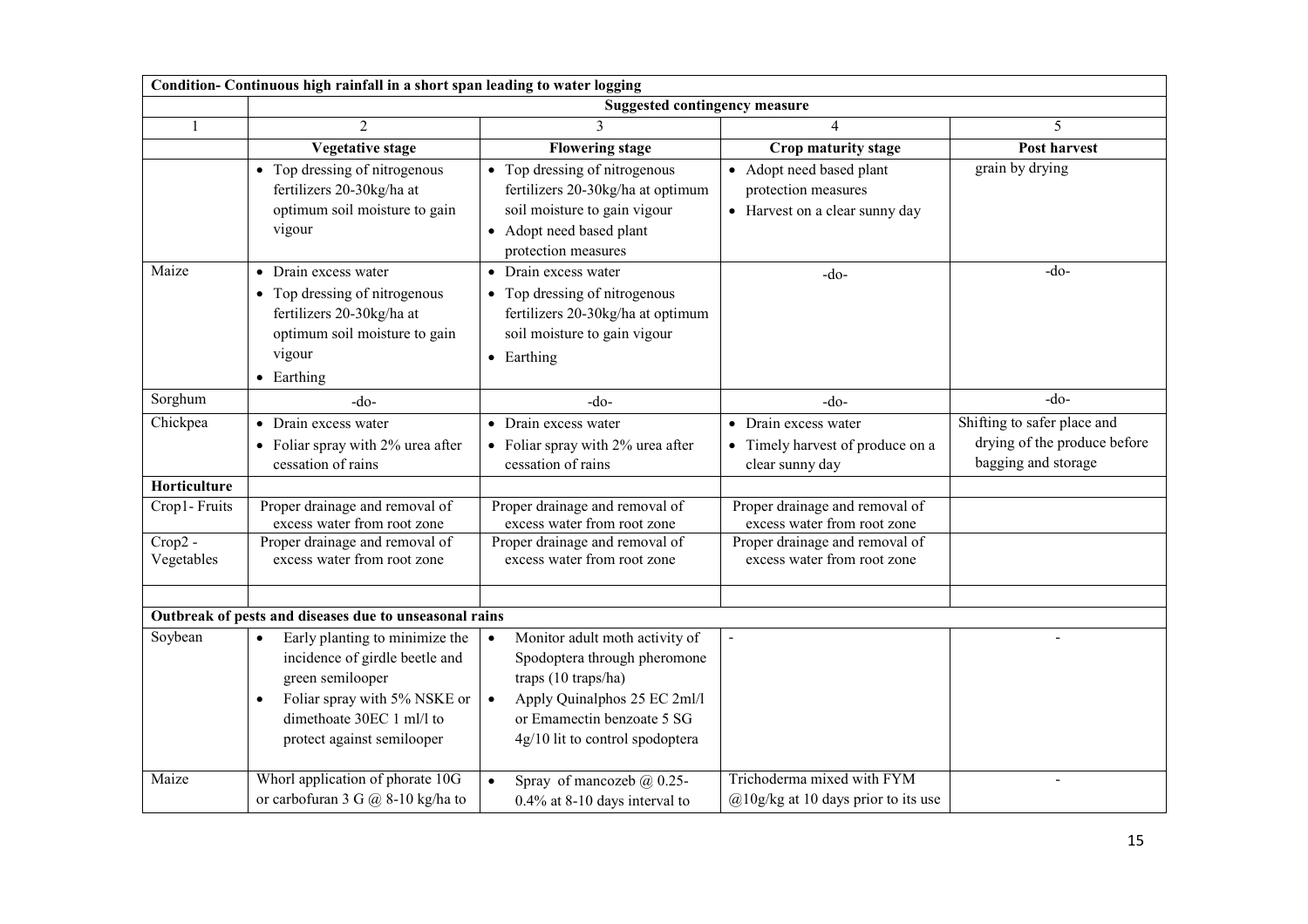|              | Condition- Continuous high rainfall in a short span leading to water logging                                                                                                                                                                                                                                                                                                                                                                                                                  |                                                                                                                                                                                                                                                                                                                                                                                                                                                                                              |                                                                                                                                                                                  |                     |  |  |
|--------------|-----------------------------------------------------------------------------------------------------------------------------------------------------------------------------------------------------------------------------------------------------------------------------------------------------------------------------------------------------------------------------------------------------------------------------------------------------------------------------------------------|----------------------------------------------------------------------------------------------------------------------------------------------------------------------------------------------------------------------------------------------------------------------------------------------------------------------------------------------------------------------------------------------------------------------------------------------------------------------------------------------|----------------------------------------------------------------------------------------------------------------------------------------------------------------------------------|---------------------|--|--|
|              |                                                                                                                                                                                                                                                                                                                                                                                                                                                                                               | <b>Suggested contingency measure</b>                                                                                                                                                                                                                                                                                                                                                                                                                                                         |                                                                                                                                                                                  |                     |  |  |
|              | 2                                                                                                                                                                                                                                                                                                                                                                                                                                                                                             | 3                                                                                                                                                                                                                                                                                                                                                                                                                                                                                            | 4                                                                                                                                                                                | 5                   |  |  |
|              | <b>Vegetative stage</b>                                                                                                                                                                                                                                                                                                                                                                                                                                                                       | <b>Flowering stage</b>                                                                                                                                                                                                                                                                                                                                                                                                                                                                       | Crop maturity stage                                                                                                                                                              | <b>Post harvest</b> |  |  |
|              | control shoot borer attack                                                                                                                                                                                                                                                                                                                                                                                                                                                                    | control Turcicum leaf blight                                                                                                                                                                                                                                                                                                                                                                                                                                                                 | in the field can be applied to<br>control stalk rot incidence which is<br>likely during post flowering                                                                           |                     |  |  |
| Sorghum      | $-do-$                                                                                                                                                                                                                                                                                                                                                                                                                                                                                        | Spray of mancozeb $\omega$ 0.25-<br>$\bullet$<br>0.4% at 8-10 days interval to<br>control leaf blight                                                                                                                                                                                                                                                                                                                                                                                        | $-do-$                                                                                                                                                                           |                     |  |  |
| Wheat        | Spray 0.2 % mancozeb 76% WP<br>against wheat rust.                                                                                                                                                                                                                                                                                                                                                                                                                                            | Spray 0.2 % mancozeb 76% WP<br>against wheat rust                                                                                                                                                                                                                                                                                                                                                                                                                                            | Spray 0.2 % mancozeb 76% WP<br>against wheat rust                                                                                                                                |                     |  |  |
| Chickpea     | Spray triazophos 40 % EC @<br>$\bullet$<br>1-1.5 l/ha in chickpea against<br>pest incidence.<br>"T" shaped pegs placed in late<br>sown chickpea field for<br>biological control of pod borer<br>and for chemical control<br>spraying of Quinolphos 25 EC<br>or Chlorpyriphos 20 EC C or<br>Methyl Parathion 50 EC @<br>600 ml dissolve in 500 L of<br>water should be used. Dusting<br>of Felvunerate 0.4% or<br>Endosulphan 4% 15-20 kg or<br>Quinolphos 1.5 WP 20-25 kg<br>/ha with duster. | Spray triazophos 40 % EC @ 1-<br>$\bullet$<br>1.5 l/ha in chickpea against pest<br>incidence.<br>T" shaped pegs placed in late<br>sown chickpea field for<br>biological control of pod borer<br>and for chemical control<br>spraying of Quinolphos 25 EC<br>or Chlorpyriphos 20 EC C or<br>Methyl Parathion 50 EC @ 600<br>ml dissolve in 500 L of water<br>should be used. Dusting of<br>Felvunerate 0.4% or<br>Endosulphan 4% 15-20 kg or<br>Quinolphos 1.5 WP 20-25 kg/ha<br>with duster. | Spray triazophos 40 % EC @<br>$\bullet$<br>1-1.5 l/ha in chickpea against<br>pest incidence.<br>Carry out critical survey of<br>fields for insect and disease<br>attack in crops |                     |  |  |
| Horticulture | Clean cultivation .Proper<br>monitoring, Used of light trap,<br>Pheromone trap , Used control<br>measure according to situation                                                                                                                                                                                                                                                                                                                                                               | Clean cultivation .Proper monitoring<br>Used of light trap, Pheromone trap<br>Used control measure according to<br>situation                                                                                                                                                                                                                                                                                                                                                                 | Clean cultivation .Proper<br>monitoring, Used of light trap,<br>Pheromone trap , Used control<br>measure according to situation                                                  |                     |  |  |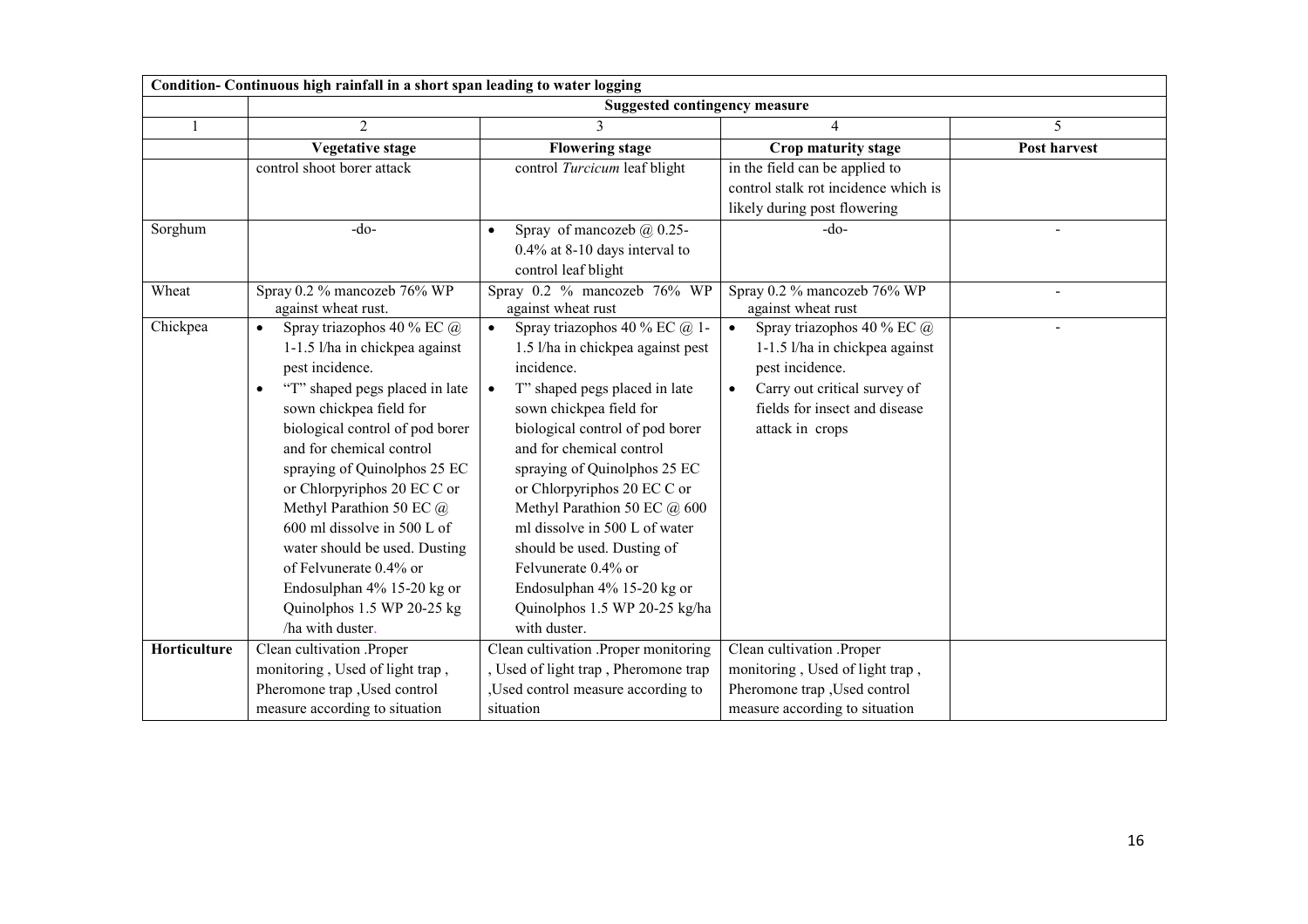#### 2.3 Floods:NA

| Condition                                                   | Suggested contingency measure |                         |                    |            |  |
|-------------------------------------------------------------|-------------------------------|-------------------------|--------------------|------------|--|
| Transient water logging/ partial<br>inundation <sup>1</sup> | Seedling / nursery stage      | <b>Vegetative stage</b> | Reproductive stage | At harvest |  |
| Continuous submergence<br>for more than 2 days <sup>2</sup> |                               |                         |                    |            |  |
| Sea water inundation <sup>3</sup>                           |                               |                         |                    |            |  |

2.4 Extreme events: Heat wave / Cold wave/Frost/ Hailstorm /Cyclone

| <b>Extreme</b>                                 | <b>Suggested contingency measure</b>                                         |                                                                                                                                             |                                                                                                                                             |                                                                                                                                 |  |
|------------------------------------------------|------------------------------------------------------------------------------|---------------------------------------------------------------------------------------------------------------------------------------------|---------------------------------------------------------------------------------------------------------------------------------------------|---------------------------------------------------------------------------------------------------------------------------------|--|
| event type                                     | Seedling / nursery stage                                                     | <b>Vegetative stage</b>                                                                                                                     | <b>Reproductive stage</b>                                                                                                                   | At harvest                                                                                                                      |  |
|                                                |                                                                              | 3                                                                                                                                           |                                                                                                                                             | 5                                                                                                                               |  |
| <b>Heat Wave</b>                               |                                                                              |                                                                                                                                             |                                                                                                                                             |                                                                                                                                 |  |
| Wheat                                          | Light irrigation                                                             | Light irrigation                                                                                                                            | Light irrigation                                                                                                                            | Harvest at physiological maturity                                                                                               |  |
|                                                | Provision of Wind breaks                                                     |                                                                                                                                             |                                                                                                                                             |                                                                                                                                 |  |
| Chickpea                                       | $-do-$                                                                       | $-do-$                                                                                                                                      | $-do-$                                                                                                                                      | $-do-$                                                                                                                          |  |
| Horticulture                                   |                                                                              |                                                                                                                                             |                                                                                                                                             |                                                                                                                                 |  |
| Fruits<br>(Mango and<br>guava)                 | Protect the seedlings by<br>providing the shed<br>Arrangement of wind breaks | Bordeaux paste to exposed bark<br>branches of the tree to protect<br>from Sun scorching<br>Mulching around the base of<br>trunk of the tree | Bordeaux paste to exposed bark<br>branches of the tree to protect<br>from Sun scorching<br>Mulching around the base of<br>trunk of the tree | Harvesting of crop as early as<br>possible and marketed or keep in<br>cold store<br>Store the produce in shed or safe<br>place. |  |
| Vegetables<br>(Potato,<br>tomato and<br>onion) | Protect the seedlings by<br>providing the shed<br>Arrangement of wind breaks | Light irrigation at night hours                                                                                                             | Application of N-fertilizers                                                                                                                | Harvest and marketed as early as<br>possible                                                                                    |  |
| Cold wave                                      |                                                                              |                                                                                                                                             |                                                                                                                                             |                                                                                                                                 |  |
| Chick pea                                      | Light irrigation                                                             | Light irrigation                                                                                                                            | Light irrigation                                                                                                                            | Harvest at physiological maturity                                                                                               |  |
|                                                | Smoking during night                                                         | Smoking during night                                                                                                                        | Smoking during night                                                                                                                        |                                                                                                                                 |  |
| Wheat                                          | $-do-$                                                                       | $-do-$                                                                                                                                      | $-do-$                                                                                                                                      | $-do-$                                                                                                                          |  |
| Horticulture                                   |                                                                              |                                                                                                                                             |                                                                                                                                             |                                                                                                                                 |  |
| Fruits<br>(Mango and<br>guava)                 | Light irrigation<br>Smoking during night                                     | Light irrigation<br>Smoking                                                                                                                 | Light irrigation<br>Smoking                                                                                                                 | Harvesting of crop as early as<br>possible and marketed or keep in<br>cold store<br>Store the produce in shed or safe<br>place. |  |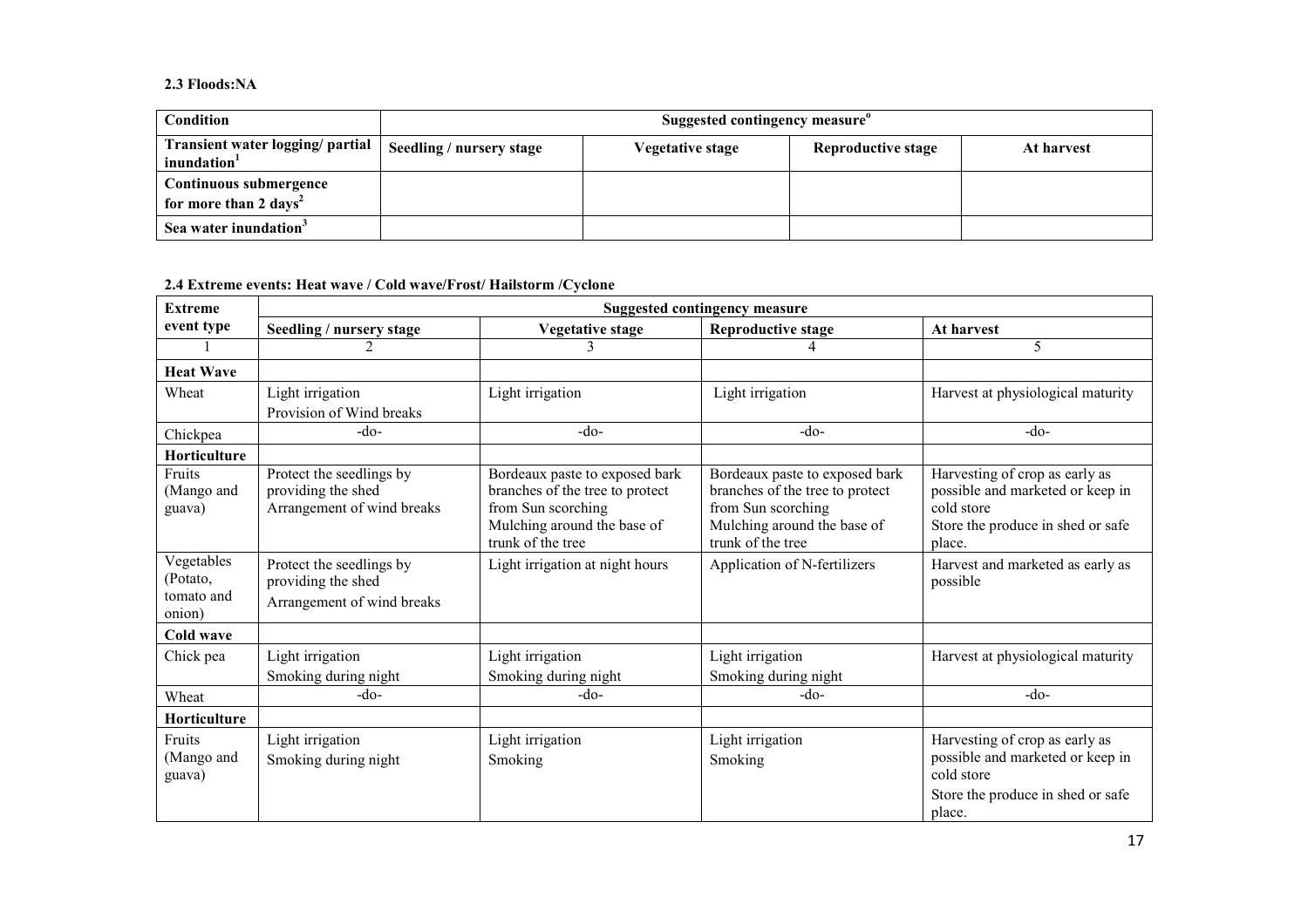| <b>Extreme</b>                                 | <b>Suggested contingency measure</b>     |                                                                                               |                                                                                                                                                                           |                                                                                                                                                           |  |
|------------------------------------------------|------------------------------------------|-----------------------------------------------------------------------------------------------|---------------------------------------------------------------------------------------------------------------------------------------------------------------------------|-----------------------------------------------------------------------------------------------------------------------------------------------------------|--|
| event type                                     | Seedling / nursery stage                 | <b>Vegetative stage</b>                                                                       | <b>Reproductive stage</b>                                                                                                                                                 | At harvest                                                                                                                                                |  |
| Vegetables<br>(Potato,<br>tomato and<br>onion) | Light irrigation<br>Smoking during night | Light irrigation<br>Smoking during night                                                      | Light irrigation<br>Smoking during night                                                                                                                                  | Harvest and marketed as early as<br>possible                                                                                                              |  |
| Frost                                          |                                          |                                                                                               |                                                                                                                                                                           |                                                                                                                                                           |  |
| Wheat                                          | $-do-$                                   | $-do-$                                                                                        | $-do-$                                                                                                                                                                    | Harvest at physiological maturity                                                                                                                         |  |
| Chick pea                                      | $-do-$                                   | $-do-$                                                                                        | -do-                                                                                                                                                                      | $-do-$                                                                                                                                                    |  |
| Horticulture                                   |                                          |                                                                                               |                                                                                                                                                                           |                                                                                                                                                           |  |
| Fruits<br>(Mango and<br>guava)                 | Light irrigation<br>Smoking during night | Light irrigation<br>Smoking during night                                                      | Light irrigation<br>Smoking during night                                                                                                                                  | Harvesting of crop as early as<br>$\bullet$<br>possible and marketed or keep<br>in cold store<br>Store the produce in shed or<br>$\bullet$<br>safe place. |  |
| Vegetables<br>(Potato,<br>tomato and<br>onion) | $-do-$                                   | $-do-$                                                                                        | $-do-$                                                                                                                                                                    | Harvest and marketed as early as<br>possible                                                                                                              |  |
| Hailstorm                                      |                                          |                                                                                               |                                                                                                                                                                           |                                                                                                                                                           |  |
| Wheat                                          | Re-sowing in case of severe<br>damage    | Light and frequent irrigation                                                                 | Apply 10% additional nitrogen<br>Light and frequent irrigation                                                                                                            | Timely harvesting and shifting of<br>produce to safer place in case of<br>early forewarning                                                               |  |
| Chick pea                                      | $-do-$                                   | $-do-$                                                                                        | $-do-$                                                                                                                                                                    | $-do-$                                                                                                                                                    |  |
| Horticulture                                   |                                          |                                                                                               |                                                                                                                                                                           | $-do-$                                                                                                                                                    |  |
| Fruits<br>(Mango and<br>guava)                 | Not applicable                           | Prune damaged branches and<br>twigs and apply Bordeaux paste<br>1% to avoid fungal infections | Prune damaged branches and<br>twigs and apply Bordeaux paste<br>1% to avoid fungal infections<br>Apply hormonal spray NAA<br>$20$ ppm + 1% urea to prevent<br>flower drop | Immediate harvesting, grading and<br>marketing of produce                                                                                                 |  |
| Vegetables<br>(Potato,<br>tomato and<br>onion) | Re-sowing in case of severe<br>damage    | Light and frequent irrigation                                                                 | Apply 10% additional nitrogen<br>Light and frequent irrigation                                                                                                            | Timely harvesting and shifting of<br>produce to safer place in case of<br>early forewarning                                                               |  |
| <b>Cyclone: NA</b>                             |                                          |                                                                                               |                                                                                                                                                                           |                                                                                                                                                           |  |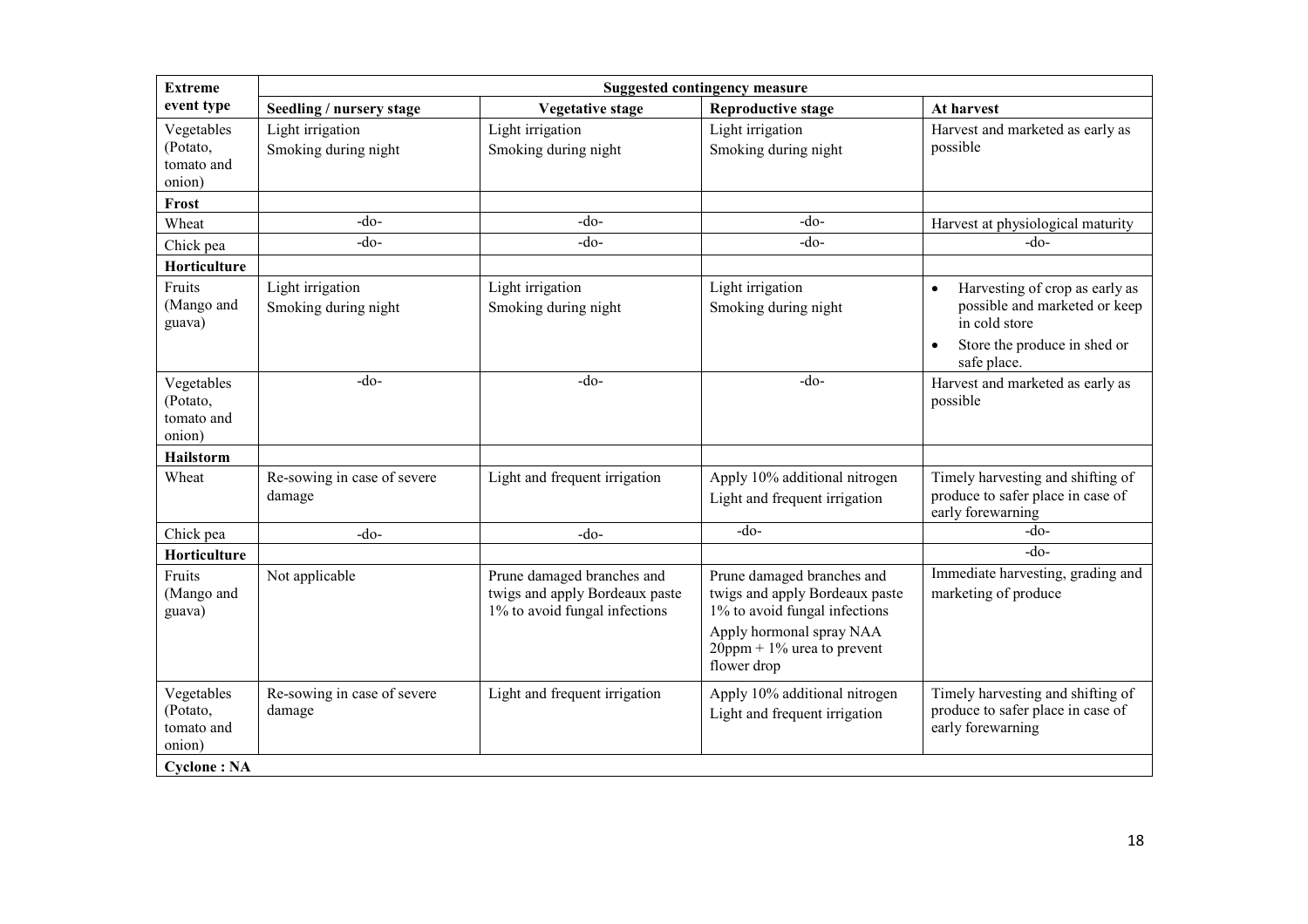#### 2.5Contingent strategies for Livestock, Poultry & Fisheries

# 2.5.1 Livestock

|                                                   | <b>Suggested contingency measures</b>                                                                                                                                          |                                                                                                                                                                                       |                                                                                                                                                                  |  |  |
|---------------------------------------------------|--------------------------------------------------------------------------------------------------------------------------------------------------------------------------------|---------------------------------------------------------------------------------------------------------------------------------------------------------------------------------------|------------------------------------------------------------------------------------------------------------------------------------------------------------------|--|--|
|                                                   | Before the event <sup>s</sup>                                                                                                                                                  | During the event                                                                                                                                                                      | After the event                                                                                                                                                  |  |  |
|                                                   | $\overline{2}$                                                                                                                                                                 | $\overline{3}$                                                                                                                                                                        | $\overline{4}$                                                                                                                                                   |  |  |
| <b>Drought</b>                                    |                                                                                                                                                                                |                                                                                                                                                                                       |                                                                                                                                                                  |  |  |
| Feed and fodder<br>availability                   | Adoption of fodder bank,<br>٠<br>use of surplus fodder for silage,<br>urea treatment :4kg Urea 75 litter of water<br>100 kg fodder. Insurance                                  | Use of reserve fodder<br>$\bullet$<br>Use of stored silage<br><b>Balance</b> ration<br>Use of chaffed fodder<br>Transportation of fodder from ad<br>joining districts if excess there | Regularly Sprinkling of water<br>on live stock body.<br>Use of wet<br>bhusa.<br>$\bullet$<br>Availing the insurance.<br>Separation of unproductive<br>livestock. |  |  |
| Drinking water                                    | Provision of hygienic supply of water.<br>$\bullet$<br>Storage of water in the tank for drinking<br>$\bullet$<br>Excavations of bore wells<br>$\bullet$                        | Judicious use of stored water<br>$\bullet$<br>Use of potassium permanganate 1ppm<br>Heat treatment of Water before use.                                                               | • Ensure the cleanlinell of<br>drinking water                                                                                                                    |  |  |
| Health and disease<br>management                  | Deworming,<br>$\bullet$<br>regular vaccination of HS, BQ and FMD<br>$\bullet$<br>provision of mineral mixture,<br>$\bullet$                                                    | Treatment of sick animal through<br>$\bullet$<br>camp.<br>Isolation of sick animals.<br>$\bullet$                                                                                     | Culling of sick animal                                                                                                                                           |  |  |
| <b>Floods</b>                                     |                                                                                                                                                                                |                                                                                                                                                                                       |                                                                                                                                                                  |  |  |
| Feed and fodder<br>availability                   | Adoption of fodder bank<br>Insurance. Repair of animal shed<br>Shifting of animals from the flood area                                                                         | Use of reserve fodder<br><b>Balance</b> ration<br>Use of chaffed fodder<br>Transportation excess fodder from ad<br>joining district                                                   | Regularly Sprinkling of water on<br>live stock body .use of wet<br>bhusa.<br>Availing the insurance.<br>Separation of unproductive<br>livestock farm.            |  |  |
| Drinking water                                    | Ensure availability of clean hygienic water                                                                                                                                    | Clean water<br>Water after boiling / alum treatment.                                                                                                                                  | Ensure the cleanliness of drinking<br>water                                                                                                                      |  |  |
| Health and disease<br>management                  | Regular vaccination of HS, BQ and<br>$\bullet$<br><b>FMD</b><br>provision of mineral mixture,<br>٠<br>preparation of water proof shed<br>provision of dry fodder,<br>Deworming | Treatment of sick animal<br>$\bullet$<br>through camp.<br>Isolation of sick animals.<br>$\bullet$<br>Treatment of sick animals<br>$\bullet$                                           | Culling of sick animal                                                                                                                                           |  |  |
| Cyclone                                           | <b>NA</b>                                                                                                                                                                      | <b>NA</b>                                                                                                                                                                             | <b>NA</b>                                                                                                                                                        |  |  |
| Feed and fodder<br>availability<br>Drinking water |                                                                                                                                                                                |                                                                                                                                                                                       |                                                                                                                                                                  |  |  |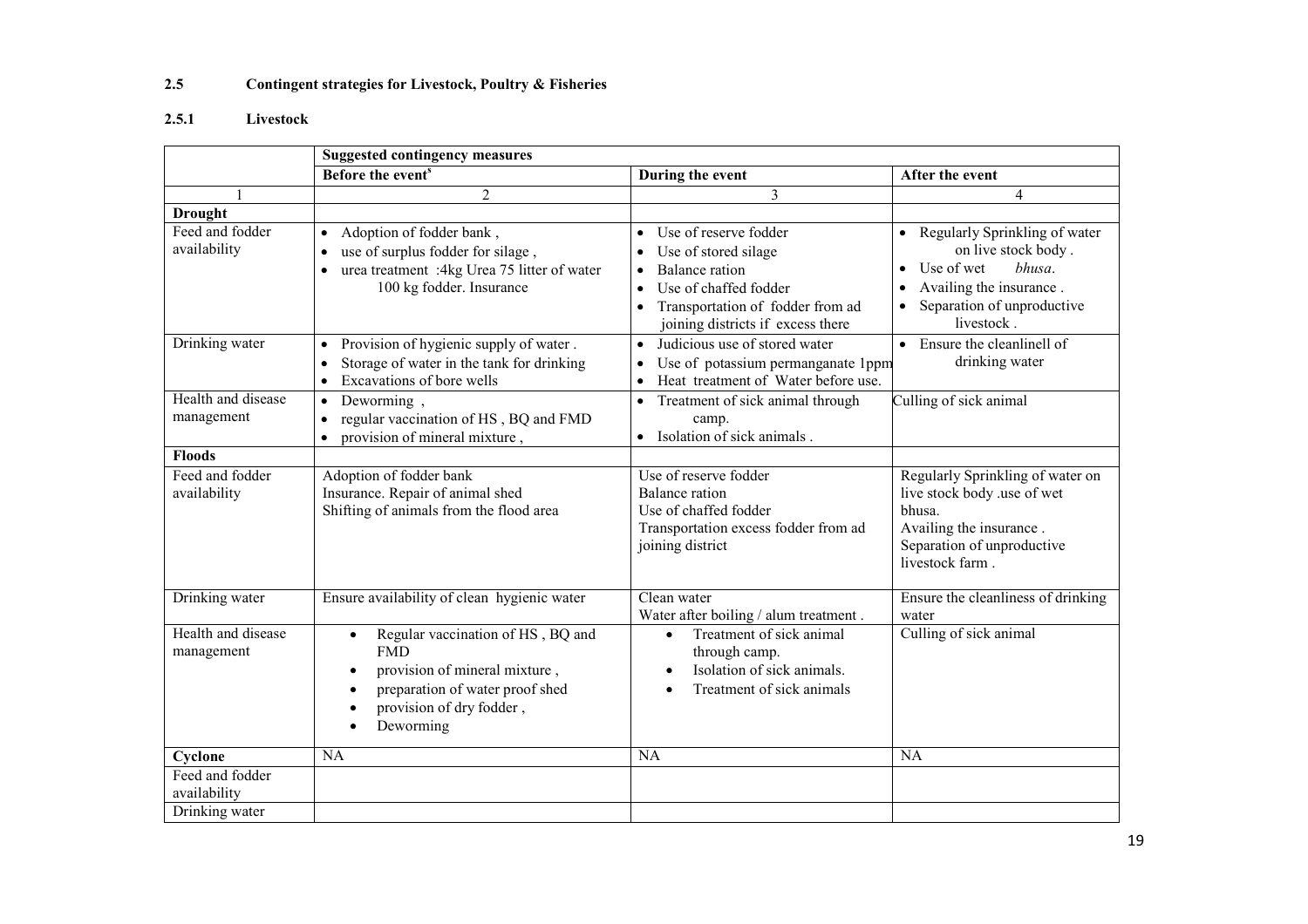|                                   | <b>Suggested contingency measures</b>                                         |                                                                                                                                                                 |                                                                 |  |
|-----------------------------------|-------------------------------------------------------------------------------|-----------------------------------------------------------------------------------------------------------------------------------------------------------------|-----------------------------------------------------------------|--|
|                                   | Before the event <sup>s</sup>                                                 | During the event                                                                                                                                                | After the event                                                 |  |
| Health and disease<br>management  |                                                                               |                                                                                                                                                                 |                                                                 |  |
| cold wave                         |                                                                               |                                                                                                                                                                 |                                                                 |  |
| Shelter/environment<br>management | Plan of proper housing,<br>Collection of waste gunny bags for<br>shelter.     | Use of gunny bag to cover the<br>$\bullet$<br>window.                                                                                                           | To obtain the milk<br>production level with<br>curative measure |  |
| Health and disease<br>management  | Vaccination<br>Storage of balanced ration<br>Storage of medicines             | Treatment of sick animals<br>$\bullet$<br>Balanced ration<br>$\epsilon$<br>Use of warm water<br>$\bullet$<br>Inhalation of <i>Eucalyptus</i> water<br>$\bullet$ | Culling of sick animals                                         |  |
| <b>Heat wave</b>                  |                                                                               |                                                                                                                                                                 |                                                                 |  |
| Shelter/environment<br>management | Provision of proper shade<br>Provision of trees<br>Reflector paints over roof | Provision of cold water                                                                                                                                         |                                                                 |  |
| Health and disease<br>management  |                                                                               |                                                                                                                                                                 |                                                                 |  |

### 2.5.2 Poultry

|                                  | <b>Suggested contingency measures</b>                                              |                                                                                                            |                                                                    | Convergence/linkag<br>es with ongoing<br>programs, if any |
|----------------------------------|------------------------------------------------------------------------------------|------------------------------------------------------------------------------------------------------------|--------------------------------------------------------------------|-----------------------------------------------------------|
|                                  | Before the event <sup>a</sup>                                                      | During the event                                                                                           | After the event                                                    |                                                           |
|                                  |                                                                                    | 3                                                                                                          | 4                                                                  | 5                                                         |
| <b>Drought</b>                   | Insurance of birds                                                                 |                                                                                                            | <b>Materialized the</b><br>benefit of insurance                    |                                                           |
| Shortage of feed ingredients     | Storage of food ingredients                                                        |                                                                                                            |                                                                    |                                                           |
| Drinking water                   | Storage of drinking water                                                          |                                                                                                            |                                                                    |                                                           |
| Health and disease<br>management | Deworming<br>Vaccination<br>Deticking of shed<br>Provision of rapid growing strain | Use of high weight gain<br>breeding stock<br>Treatment of sick birds                                       | Culling of sick birds                                              |                                                           |
| <b>Floods</b>                    |                                                                                    |                                                                                                            |                                                                    |                                                           |
| Shortage of feed ingredients     | Storage of poultry feed Storage of<br>mineral mixture                              | Use of stored feed<br>Offer dry feed<br>Avoid dampness in feed to<br>minimize the chances of<br>aflotoxins | Optimum feeding to<br>maintain egg production<br>and proper weight |                                                           |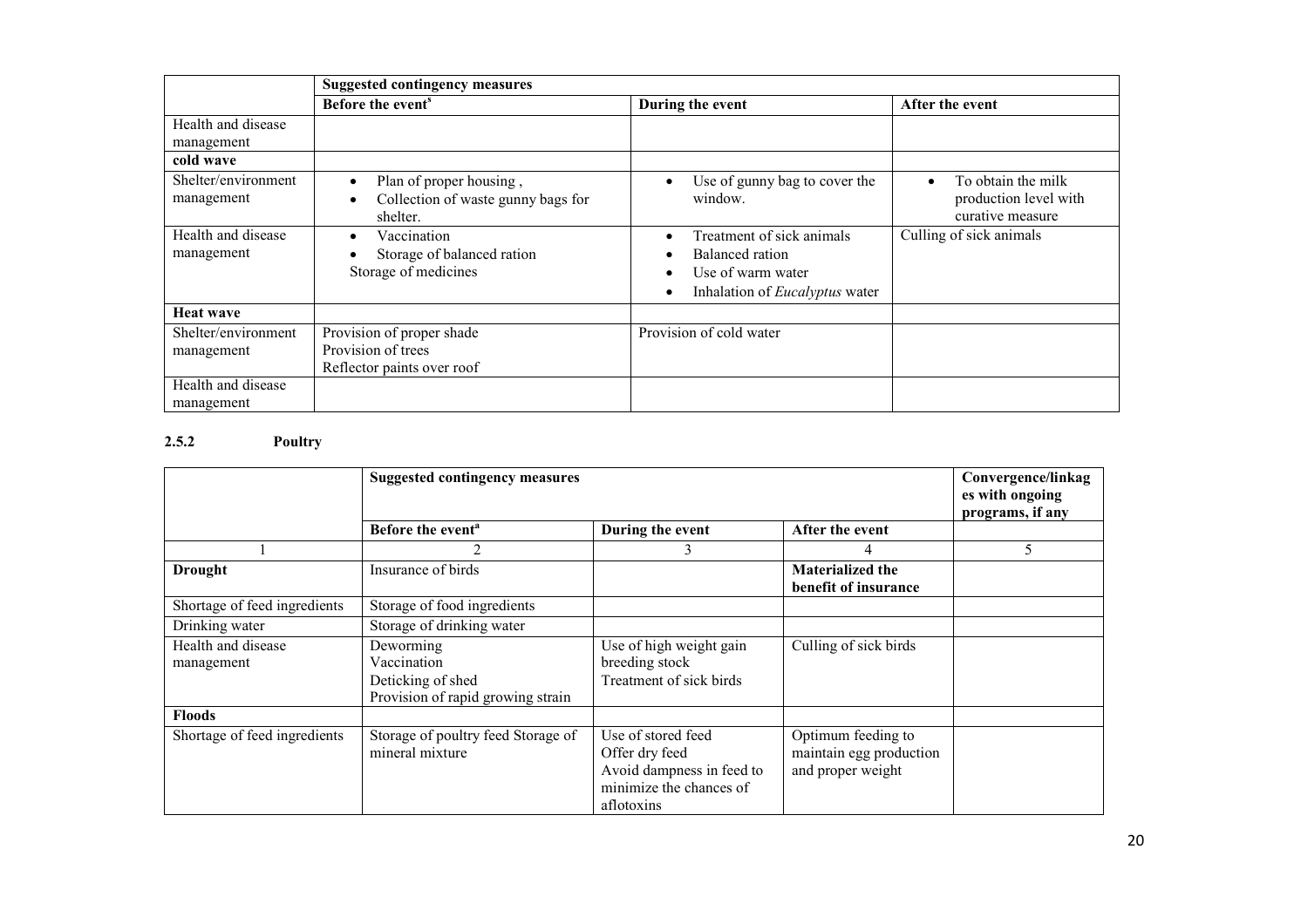| Drinking water               | Storage of clean drinking water   |                          |                       |                       |
|------------------------------|-----------------------------------|--------------------------|-----------------------|-----------------------|
| Health and disease           | Provision of Vaccination          | Proper Vaccination       | Culling of sick birds |                       |
| management                   | Deworming                         |                          |                       |                       |
| Cyclone                      |                                   |                          |                       |                       |
| Shortage of feed ingredients |                                   |                          |                       |                       |
| Drinking water               |                                   |                          |                       |                       |
| Health and disease           |                                   |                          |                       |                       |
| management                   |                                   |                          |                       |                       |
| Heat wave and cold wave      |                                   |                          |                       |                       |
| Shelter/environment          | Repair of sheds                   | Protection of birds from |                       | Culling of sick birds |
| management                   | Use of sprinklers for maintenance | heat                     |                       |                       |
|                              | of temperature                    |                          |                       |                       |
| Health and disease           | Deworming                         | Vaccination              |                       |                       |
| management                   | Vaccination                       |                          |                       |                       |
|                              |                                   | Deworming                |                       |                       |
|                              |                                   | Deticking                |                       |                       |

# 2.5.3 Fisheries/ Aquaculture

|                                                             | <b>Suggested contingency measures</b>                                                                                              |                                                                                                                                                                           |                                                                                                                                                       |  |
|-------------------------------------------------------------|------------------------------------------------------------------------------------------------------------------------------------|---------------------------------------------------------------------------------------------------------------------------------------------------------------------------|-------------------------------------------------------------------------------------------------------------------------------------------------------|--|
|                                                             | Before the event <sup>a</sup>                                                                                                      | During the event                                                                                                                                                          | After the event                                                                                                                                       |  |
|                                                             |                                                                                                                                    | 3                                                                                                                                                                         | 4                                                                                                                                                     |  |
| 1) Drought                                                  |                                                                                                                                    |                                                                                                                                                                           |                                                                                                                                                       |  |
| A. Capture                                                  |                                                                                                                                    |                                                                                                                                                                           |                                                                                                                                                       |  |
| Marine                                                      |                                                                                                                                    |                                                                                                                                                                           |                                                                                                                                                       |  |
| Inland                                                      |                                                                                                                                    |                                                                                                                                                                           |                                                                                                                                                       |  |
| (i) Shallow water depth due<br>to insufficient rains/inflow | Harvesting of fish<br>Shifting of small sized fishes to in<br>small storage water bodies such as<br>Plastic or cemented structures | Harvesting of fish<br>Shifting of small sized fishes to in small<br>storage water bodies such as Plastic or<br>cemented structures<br>Provision of net-shed over the tank | Safe disposal of first event of runoff for<br>storage of only clean water<br>Waste ware should be protected by net<br>for stay of fishes in the tank. |  |
| (ii) Changes in water quality                               | Apply the lime to neutralize the<br>concentrated water                                                                             | Apply the lime to neutralize the<br>concentrated water                                                                                                                    |                                                                                                                                                       |  |
| (iii) Any other                                             |                                                                                                                                    |                                                                                                                                                                           |                                                                                                                                                       |  |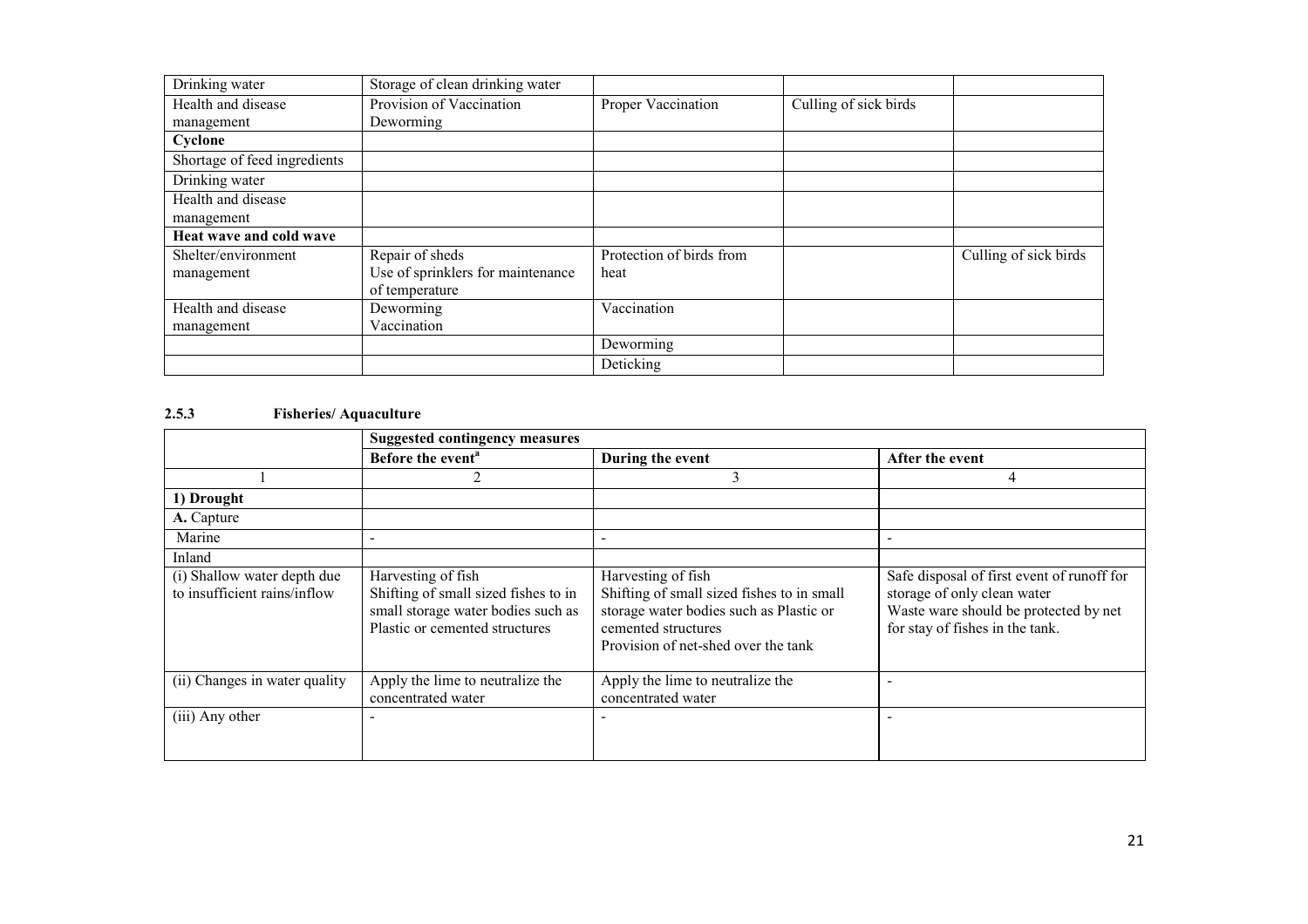| <b>B.</b> Aquaculture                                                |                |                |                          |
|----------------------------------------------------------------------|----------------|----------------|--------------------------|
| (i) Shallow water in ponds due to                                    |                |                |                          |
| insufficient rains/inflow                                            |                |                |                          |
| (ii) Impact of salt load build up in                                 |                |                |                          |
| ponds / change in water quality                                      |                |                |                          |
| (iii) Any other                                                      |                |                |                          |
| 2) Floods                                                            |                |                |                          |
| A. Capture                                                           |                |                |                          |
| Marine                                                               |                |                |                          |
| Inland                                                               |                |                |                          |
| (i) Average compensation paid due to                                 |                |                |                          |
| loss of human life                                                   |                |                |                          |
| (ii) No. of boats / nets/damaged                                     |                |                |                          |
| (iii) No.of houses damaged                                           |                |                |                          |
| (iv) Loss of stock                                                   |                |                |                          |
| (v) Changes in water quality                                         |                |                |                          |
| (vi) Health and diseases                                             |                |                |                          |
| <b>B.</b> Aquaculture                                                |                |                |                          |
| (i) Inundation with flood water                                      |                |                |                          |
| (ii) Water contamination and changes                                 |                |                |                          |
| in water quality                                                     |                |                |                          |
| (iii) Health and diseases                                            |                |                |                          |
| (iv) Loss of stock and inputs (feed,                                 |                |                |                          |
| chemicals etc)                                                       |                |                |                          |
| (v) Infrastructure damage (pumps,                                    |                |                |                          |
| aerators, huts etc)                                                  |                |                |                          |
| (vi) Any other                                                       |                |                |                          |
| 3. Cyclone / Tsunami : No any possibilities of event in the district |                |                |                          |
| A. Capture                                                           |                | $\sim$         | $\blacksquare$           |
| Marine                                                               | $\blacksquare$ | $\blacksquare$ | $\blacksquare$           |
| (i) Average compensation paid due to                                 |                | $\blacksquare$ | $\overline{\phantom{a}}$ |
| loss of fishermen lives                                              |                |                |                          |
| (ii) Avg. no. of boats / nets/damaged                                | $\blacksquare$ | $\blacksquare$ | $\blacksquare$           |
| (iii) Avg. no. of houses damaged                                     |                | $\blacksquare$ | $\blacksquare$           |
| Inland                                                               | $\blacksquare$ | $\sim$         | $\overline{\phantom{a}}$ |